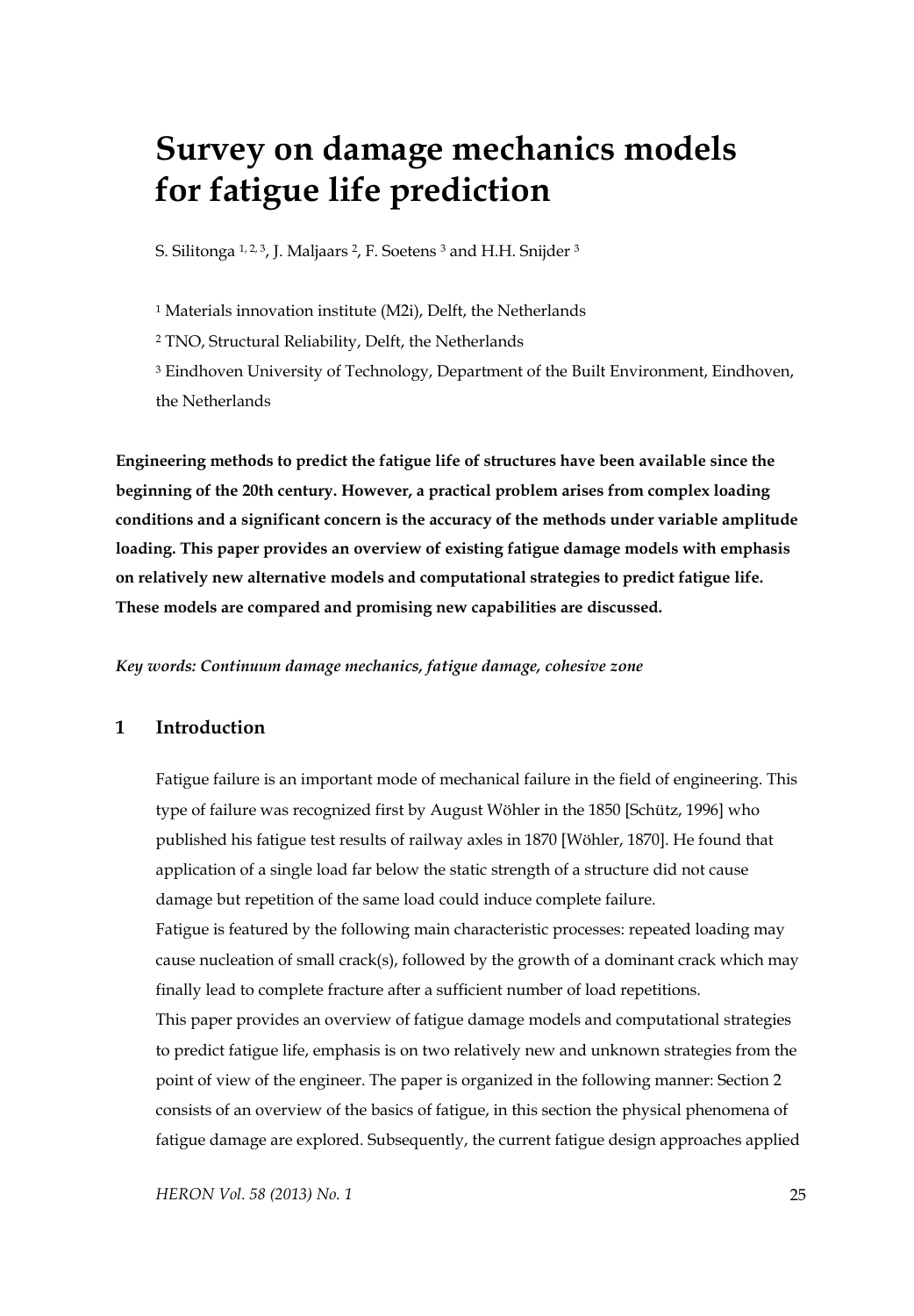in engineering are revisited, namely the total life approach (infinite-life and safe-life method) and the damage tolerant approach based on Linear Elastic Fracture Mechanics (LEFM).

Based on its promising characteristics to model fatigue damage, a relatively new field called Continuum Damage Mechanics (CDM) is elaborated in Section 3. It begins with a presentation of the fundamental concept and definitions. In addition, a brief description on how the CDM approach is able to represent physical damage through a mathematical formulation in order to accurately describe the damage evolution is given. Section 3 also includes the most common method to quantify the damage in experiments. The paper continues with a review on existing fatigue damage models based on CDM. There are four fatigue damage models studied in this paper, each model contains a unique strategy to describe fatigue damage. Section 4 begins with a general description of these

models along with their related physical background. Each model contains several specific parameters to describe, especially, the damage evolution function. These parameters are generally determined from standard material tests.

Section 5 presents a discontinuous damage model. This damage model is based on a cohesive zone model where the fatigue damage mechanism is implemented into the cohesive law to describe fatigue damage. The section begins with the basic concept of cohesive zone theory and this is followed by the description of the damage mechanism. The final section of the paper – Section 6 – consists of conclusions and comments on previous sections. It describes limitations and advantages as well as opportunities for improvements to obtain a model that better fits the results of fatigue experiments as compared to the current state of the art.

# **2 Fatigue**

According to the ASTM definition, fatigue is a process of *progressive localized permanent*  structural change occurring in a material subjected to conditions that produce *fluctuating stresses* and strains at a point or some points and that may culminate in *cracks* or complete *fracture* after a sufficient number of fluctuations [ASTM, 2002]. The fluctuating stress and strain described above are primarily due to mechanical loading which in turn governs the nucleation and propagation of the crack. However, several other factors such as temperature and chemical environment can affect the behaviour of these phenomena. These effects are not considered in this work. Furthermore, the focus is on fatigue of metal alloys.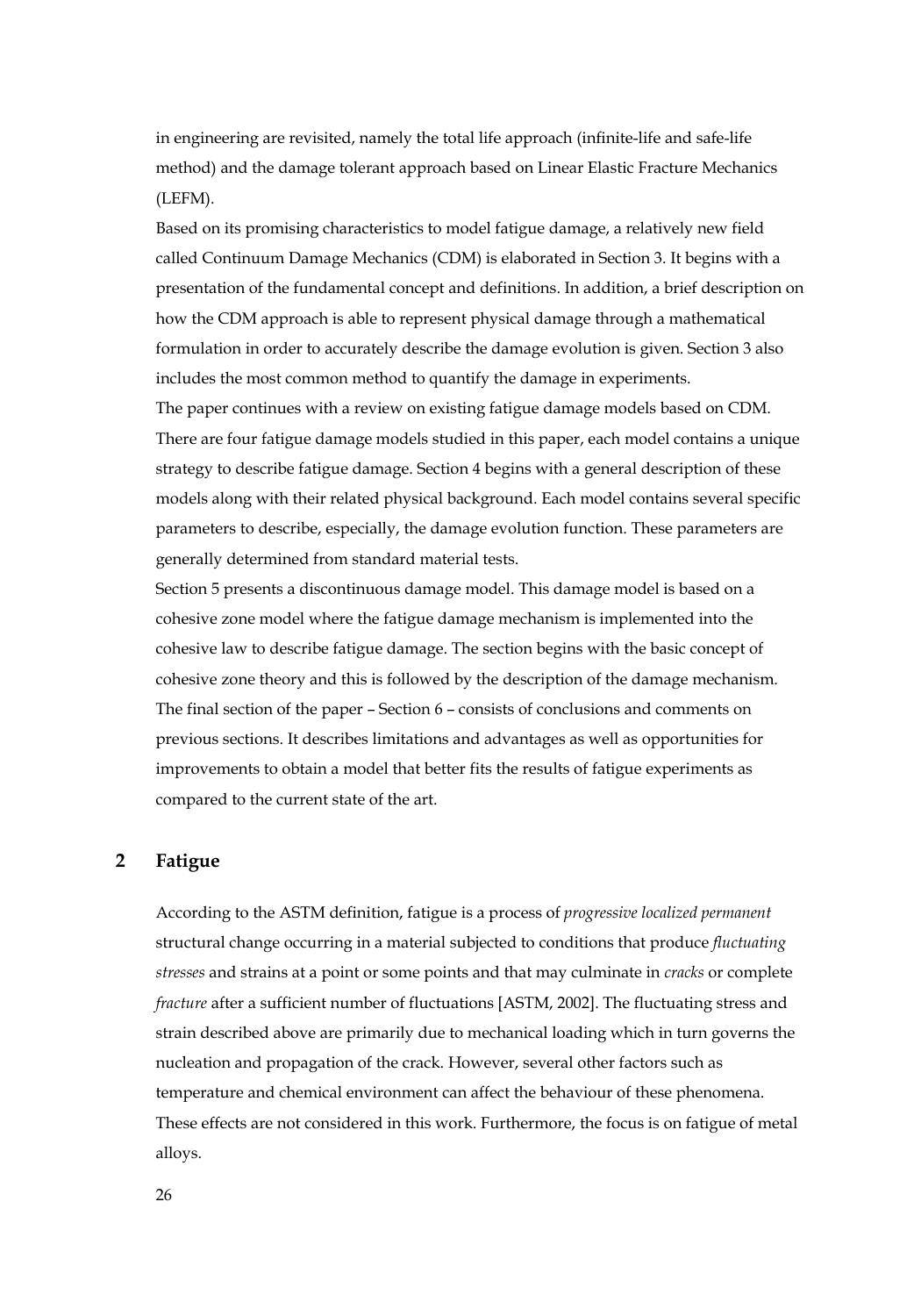## *2.1 Fatigue mechanisms*

The fatigue process is divided into three distinct stages. In the first stage, a microcrack nucleates at one, or sometimes at several locations in the material. Subsequently, a main crack (macrocrack) grows in a stable manner during cyclic loading. Finally, when it has reached a critical size, the crack becomes unstable and sudden fracture occurs, usually within one or a few cycles. In most cases, these stages can be identified afterwards on the fracture surface.

#### *2.1.1 Cyclic characteristic*

Cyclic loading is an idealization of the fluctuating loads that are applied to structures. This can be a periodical stress or strain with a certain frequency, mean value and amplitude together with the wave shape (sinusoidal, triangular etc.). Standard terminology used for constant amplitude fatigue loading is shown in Figure 1. Another important definition often used in constant amplitude fatigue loading is the load ratio  $(R = \sigma_{min}/\sigma_{max})$ . Fatigue damage depends primarily on the stress amplitude. A high stress amplitude leads to a short fatigue life and vice versa. Cycles with a high mean stress lead to a shorter fatigue life than cycles with the same amplitude but with a lower mean stress. However, in welded connections, the stress range is considered the most relevant as the effect of the applied mean stress is locally compromised by the presence of residual stresses. Under laboratory conditions, the fatigue life of metals is fairly independent of the cycle shape and frequency. However, viscous effects generated by hysteretic heating becomes important in a very high loading frequency.



*Figure 1. Terminology relating to cyclic loading: 1 - stress peak; 2 - stress valley; 3 - stress cycle;*  σ*max - maximum stress;* σ*min - minimum stress;* σ*m - mean stress;* σ*a - stress amplitude;* Δ*s - stress range*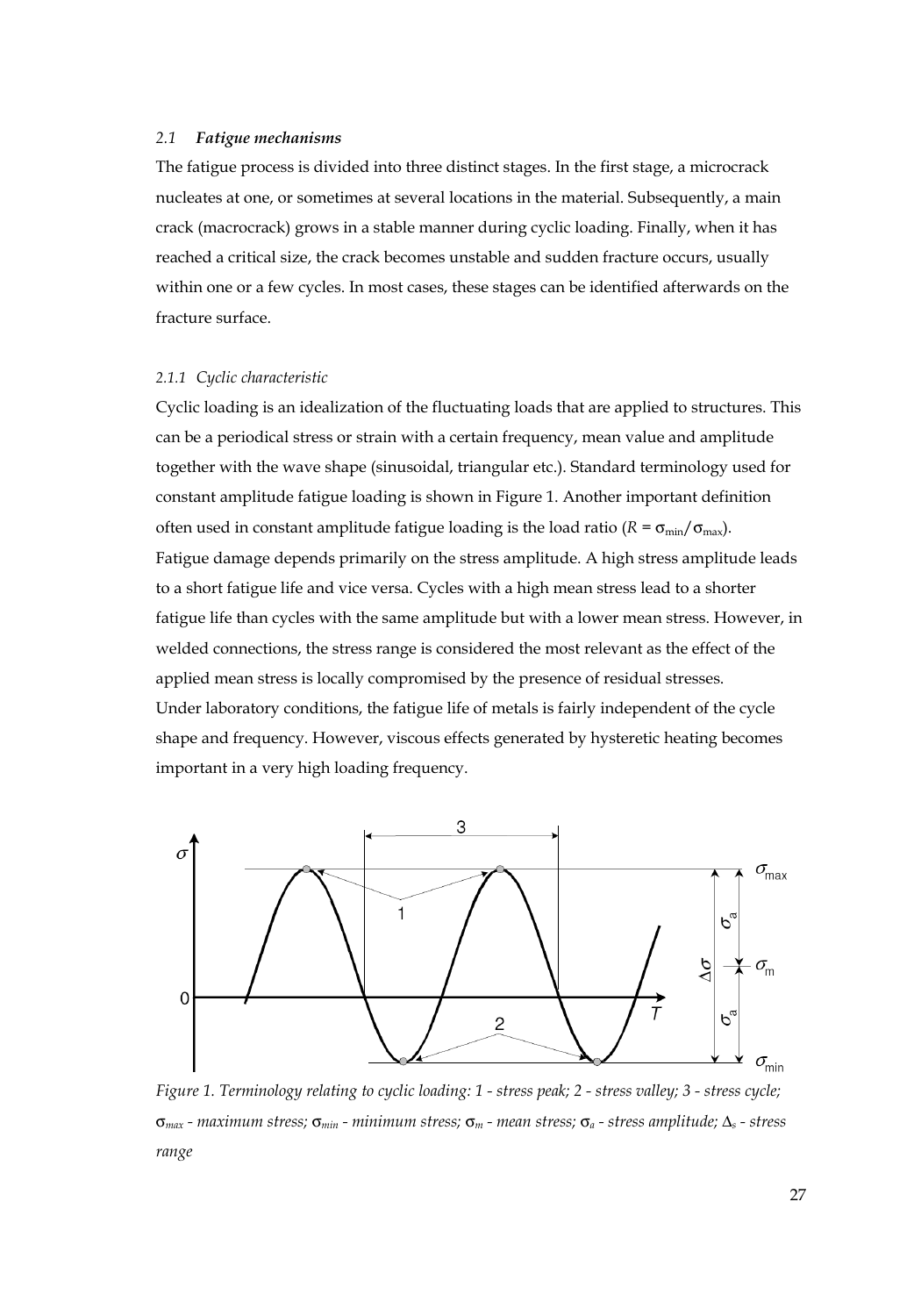

*Figure 2. Typical presentation of an S-N Curve; larger scatter with smaller applied loads* 

The Wöhler curve or S-N curve presents the results of fatigue tests. It plots the stress range  $\Delta_{\rm s}$  (or stress amplitude  $\sigma_{\rm a}$ ) with certain load ratio against the number of cycles at failure (fatigue life *Nf* ) in a semi or double logarithmic scale. Figure 2 shows a typical S-N curve, at low stress level, the curve shows an asymptotic behaviour which describes a fatigue property called the fatigue limit. The fatigue limit is the cyclic stress level below which no fatigue failure is expected.



*Figure 3. Schematic stress-strain response of cyclic loading: (a) LCF (•=* $\sigma_v^+$  *and* •= $\sigma_v^-$ *)* (b) HCF

The short-life region of the S-N curve is referred to as the low cycle fatigue (LCF) region. The region is identified by dominant plastic yielding in subsequent opposite direction, which leads to a very short fatigue life. The term high cycle fatigue (HCF) is used to describe the large fatigue life of materials which is shown in the region of stress levels that do not result in yielding in opposite direction. The difference in stress-strain response between LCF and HCF is schematically illustrated in Figure 3.

In engineering practice, HCF corresponds to a number of cycles greater than 105 [Lemaitre & Desmorat, 2005]. A physically based definition often used to refer to high/low cycle fatigue is the amount of macroplastic strain compared to the elastic strain. HCF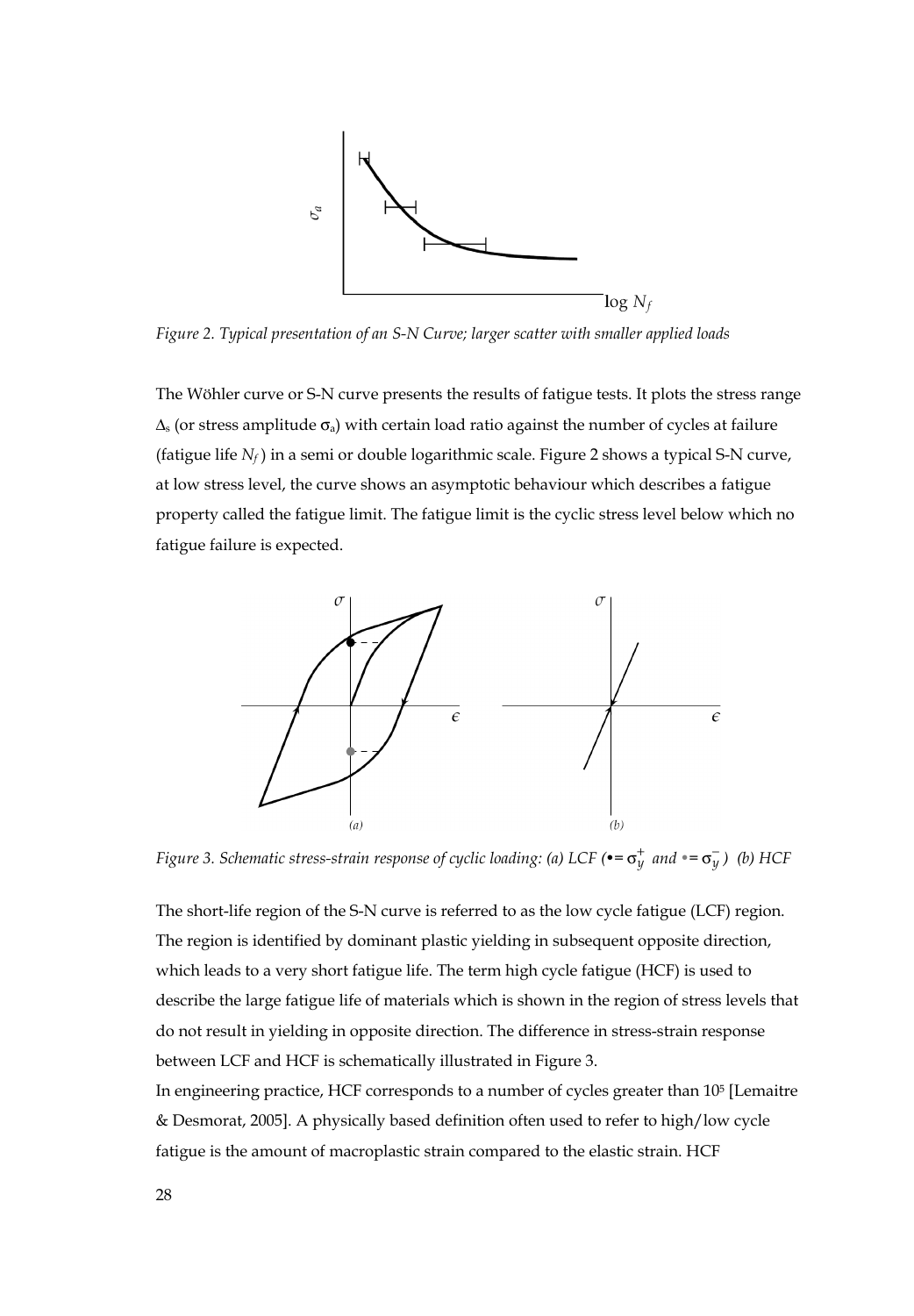corresponds to a very small macroplastic strain and vice versa. The plastic deformation is not present in the graph, however, behaviour similar to that in low cycle fatigue is expected in microscale. At a very large number of cycles (approx. *N* > 108), the fatigue failure mode changes from a surface crack to a subsurface crack. This manifests as a change in the slope of the S-N curve for constant amplitude loading. Note that the common consensus of a fatigue limit after a large-enough number of cycles is enfeebled by tests in the giga-cycle range [Stanzl-Tschegg & Mayer, 2001]. This paper emphasizes on HCF of surface cracks, i.e. 105 < *N* < 108.

In HCF, normal mean stresses have a significant effect on the fatigue behaviour of components except for welded structures where high residual stresses are present. Normal mean stresses are responsible for the opening and closing state of micro-cracks. The opening of micro-cracks accelerates the rate of crack propagation and micro-cracks closure will slow down the growth of cracks. Thus, tensile normal mean stresses are detrimental and compressive normal mean stresses are less detrimental. The shear mean stress does not influence the opening and closing state of micro-cracks, and therefore, has little effect on crack propagation. There is very little or no effect of mean stress on fatigue strength in the LCF region in which the large amounts of plastic deformation cancel out any beneficial or detrimental effect of a mean stress.

#### *2.1.2 Crack initiation*

Crack initiation is a consequence of cyclic slip, i.e. cyclic plastic deformation as a result of moving dislocations which is usually limited to a small number of grains. This phenomenon, so-called microplasticity, preferably occurs in grains at the material surface where constraint on slip due to the surrounding material exists on one side only. A general situation in which nucleation occurs due to slip under cyclic loading is shown in Figure 4(a). It shows progressive development of an extrusion/intrusion pair, often called (persistent) slip band. The pairs of extrusion/intrusion act as micro-notches that create stress concentrations which in turn promote additional slips growing deeper inside the material and eventually develop into a (micro-)crack.

Fatigue crack initiation is primarily a surface phenomenon. However, not all fatigue cracks nucleate along slip bands, fatigue cracks may nucleate at or near material discontinuities or sometimes just below the metal surface. These discontinuities include inclusions, secondphase particles, corrosion pits, grain boundaries, twin boundaries, pores and voids. Microcracks can also be present in metals prior to any cyclic loading due to manufacturing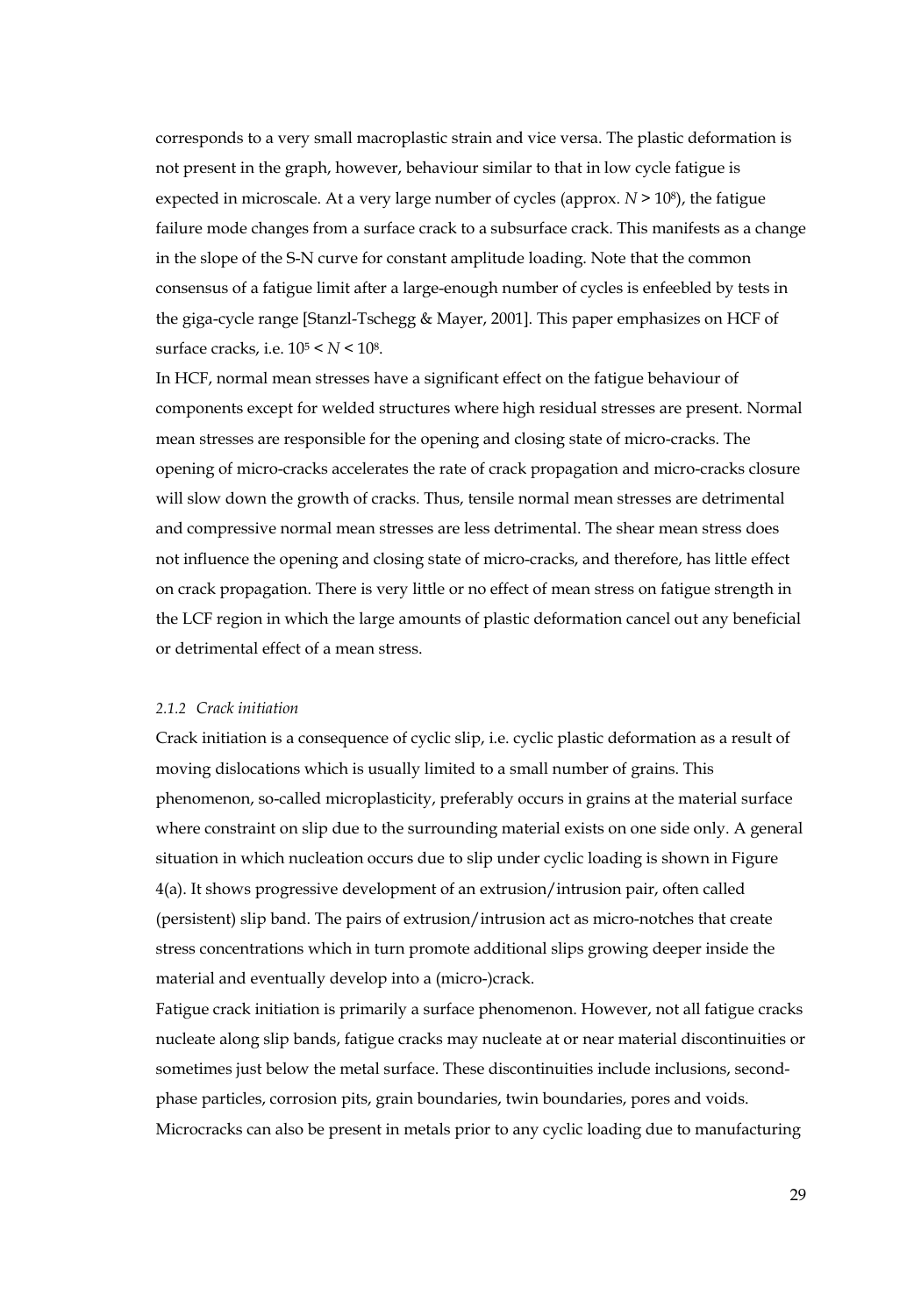

*Figure 4. (a) Schematic presentation of (a) crack initiation in persistent slip bands and (b) crack growth in mode I loading* 

processes and treatments such as welding. Thus, in some cases, the nucleation phase of fatigue can be non-existing or very short.

An accepted definition of the end of the crack initiation is non-existing. In engineering practice, it is, sometimes, defined as the detection threshold of a specific detection technique utilized. In this definition, the crack initiation phase depends on the accuracy of the method. An alternative, more consistent definition of crack initiation is a microcrack that reaches the grain size of the material.

## *2.1.3 Crack propagation*

Once microcracks are present and cyclic loading continues, fatigue cracks tend to coalesce and grow along the plane of maximum tensile stress. Fatigue crack growth usually consists of two subsequent stages, being growth in a shear mode (stage I) followed by growth in a tension mode (stage II) (Figure 4(b)).

The stage I growth is small, usually of the order of several grains. Stage II crack growth in ductile materials often occupies a large fraction of the fracture surface (Figure 6). In many metal alloys, Stage II crack growth is visible at the cracked surface by striations. They are formed by alternate blunting and sharpening of the crack tip in the tensile and compressive portions of the loading cycle (shown in Figure 5). In many studies, at moderate to high load level, each striation has been shown to correspond to one load cycle. In HCF, in an ideally smooth component, the crack initiation phase occupies most of its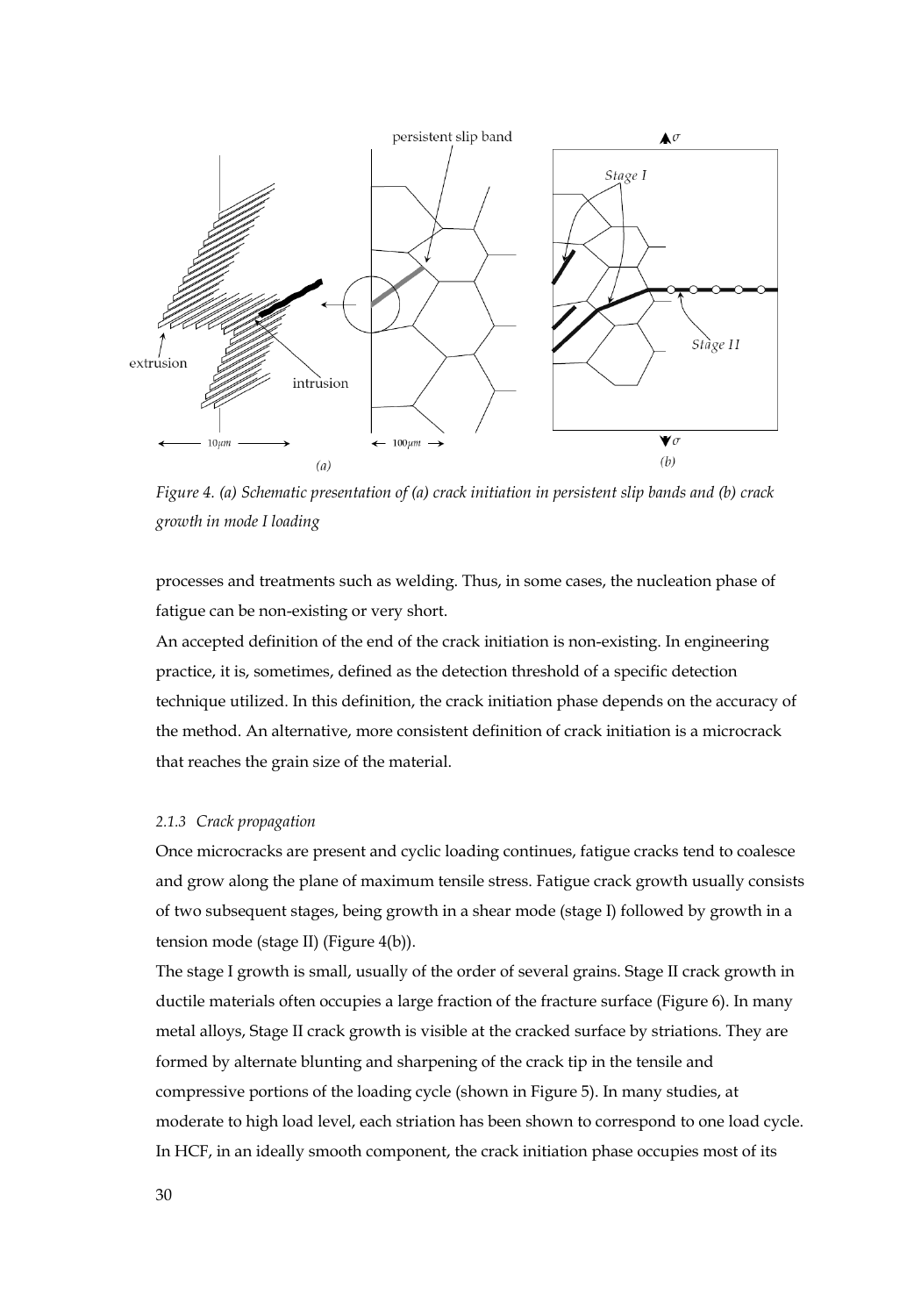fatigue life; it may constitute more than 80% of the total fatigue life. This is not the case if material and geometrical imperfections are present. In many cases initial microcracks have already developed during manufacturing (e.g. machining and welding). In such cases, the fatigue life is dominated by the crack growth phase.



*Figure 5. Schematic presentation of crack tip plastic blunting and sharpening* 



*Figure 6. Fracture surface of welded alloy specimen*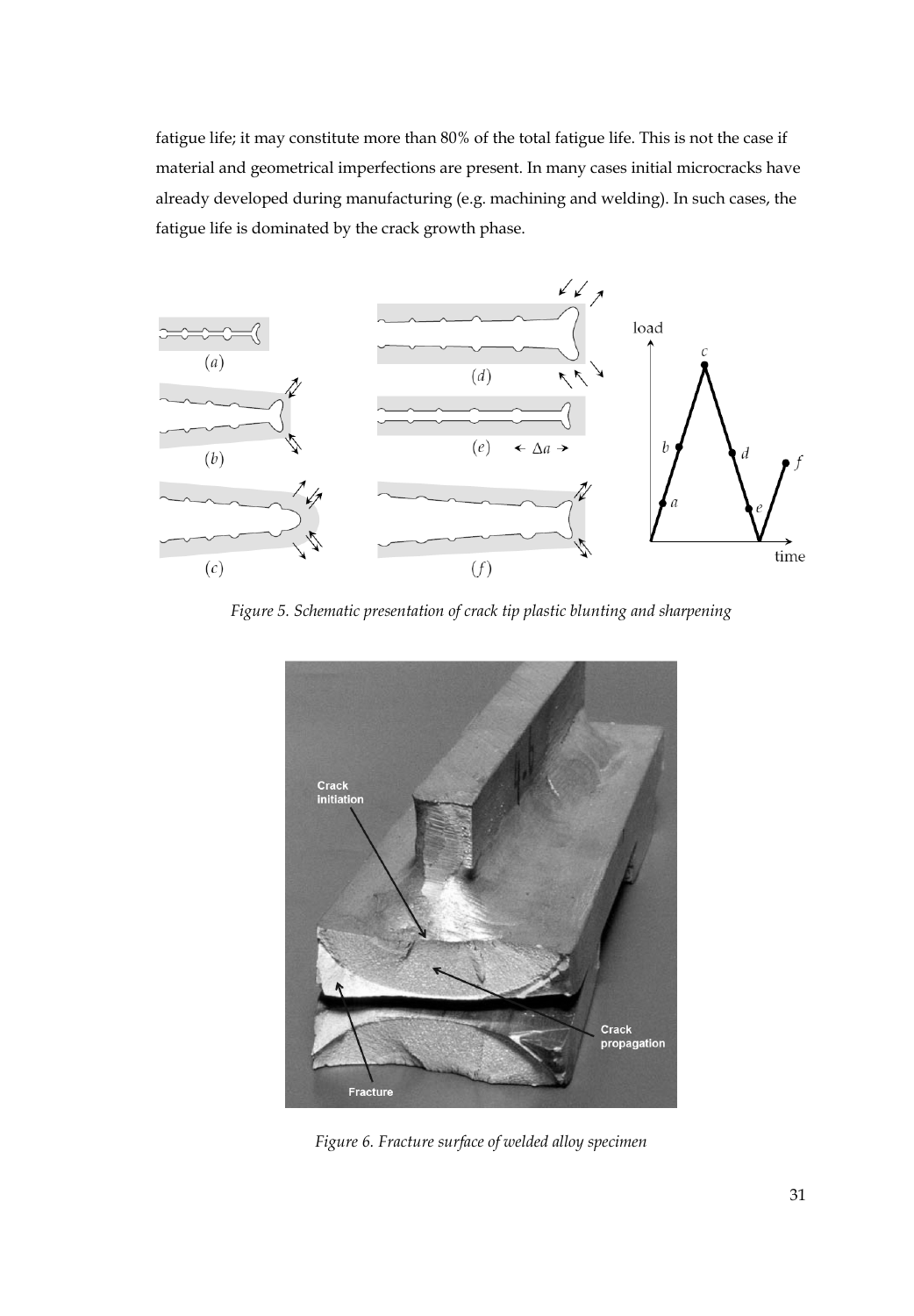# *2.1.4 Fracture*

After a sufficient number of cycles, the crack reaches a critical size at which the crack becomes unstable. The remaining cross section is traversed by dynamic fracture, usually within one or a few cycles. This critical condition in practice is commonly governed by a fracture mechanics criterion. The corresponding fracture surface is usually rougher than the crack surface caused by stage II fatigue (Figure 6). Its size may vary from a small fraction of the cross section for ductile materials at low stress level to almost the entire area for brittle materials at high stress level. The specific fracture mode by which final fracture occurs depends on the material ductility, stress state level and frequency.

## *2.2 Engineering fatigue design*

The fatigue failure criterion plays an important role in the design of many structural applications. From the time of Wöhler, works to resolve fatigue have produced numerous strategies, diagram types, empirical relations, rules of thumb, etc., in designing against fatigue. The two popular strategies to predict the fatigue life, i.e. total-life design and defect-tolerant design, are subsequently elaborated in this subsection.

#### *2.2.1 Total life approach*

As the name suggests this approach makes no distinction between the crack initiation and the propagation phases. The most common fatigue design based on this approach is the stress-based method. Predicting the fatigue life using this method is conducted by means of a 'similitude concept'. It allows engineers to relate the behaviour of small-scale test specimens defined under carefully controlled conditions with the likely performance of real structures subjected to variable or constant amplitude loads (VAL or CAL) under either simulated or actual service conditions.

The S-N curve, defined in the previous section, is the core of this method in designing structural components against fatigue. Many standards use the concept of the S-N curve as fatigue design procedure. A typical S-N curve plotted in log-log scale can be approximated, especially the HCF region, by a fairly linear relationship [Basquin, 1910],

$$
\sigma_a = \frac{\Delta \sigma}{2} = S_f'(N_f)^b \tag{1}
$$

where  $S'$ *f* is the fatigue strength coefficient, *b* is known as the fatigue strength exponent or Basquin exponent and  $N_f$  is the number of cycles at failure.

The material S-N curve provides the baseline fatigue data for a given geometry, loading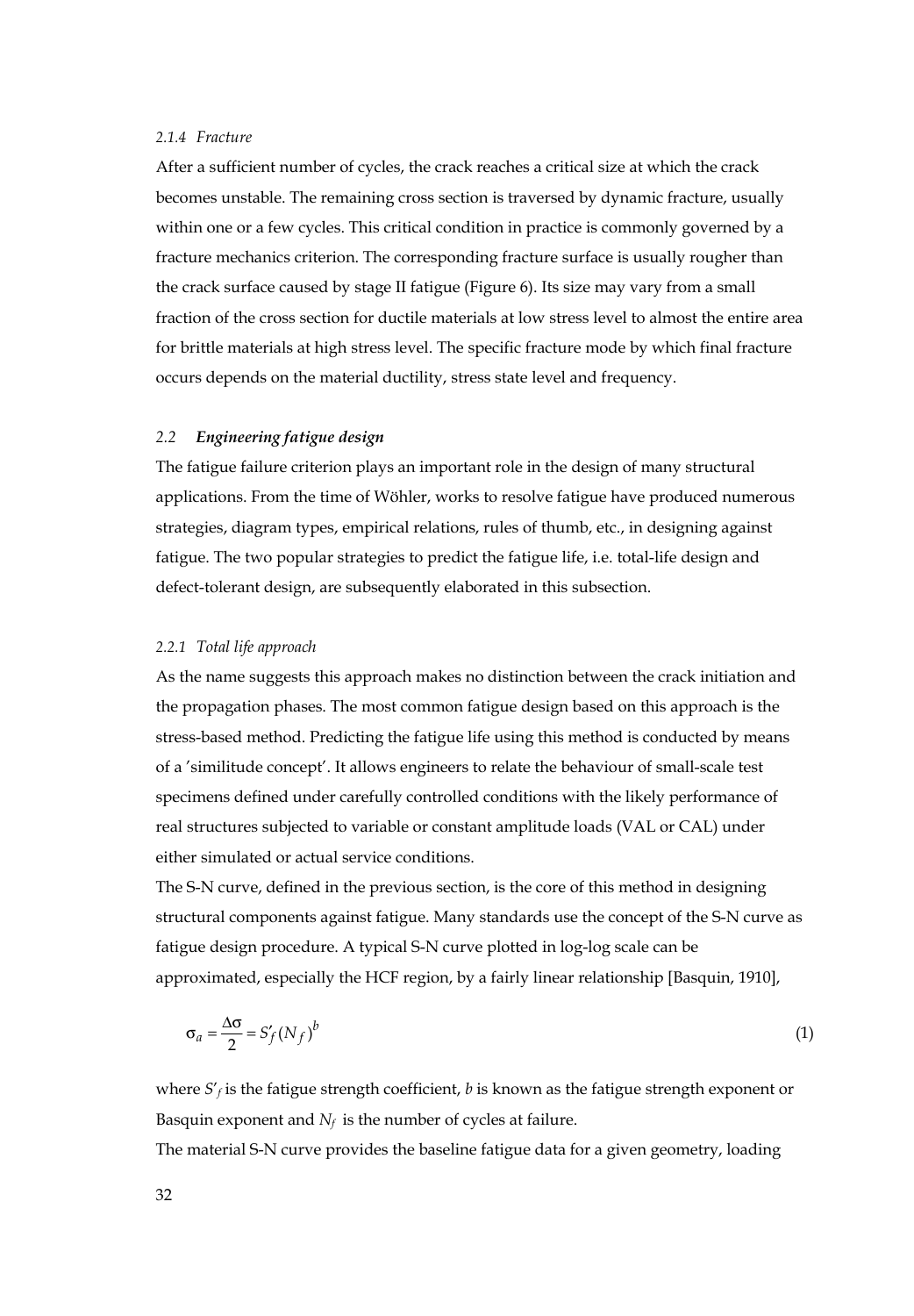condition, and material processing. The data can be adjusted, in many cases, to account for realistic component conditions such as notches, size, global geometry, surface finish, surface treatments, temperature, and various types of loading.

Figure 7 shows the typical S-N curve used in EN1999-1-3 (Eurocode 9) for aluminium alloys. The S-N curve derived from standard specimens can be constructed as a piecewise-continuous curve consisting of three distinct linear regions when plotted on log-log scales. The reference fatigue strength (Δσ<sub>*C*</sub> assumed to be at number of cycles  $N_c$  = 2.106), constant amplitude fatigue limit ( $\Delta \sigma_D$  assumed to be at  $N_D$  = 5.106 with inverse slope  $m_1$ ) and the cut-off limit or run-out (at  $N_L$  = 108 with inverse slope  $m_2$ ) are indicated in the curve. A different definition is given by the International Institute of Welding (IIW) for the constant amplitude fatigue limit  $(N_{CIW} = 107)$  and IIW omits the constant cut-off limit allowing for declining of the fatigue resistance with a slope of  $m_{I\,I\!W}$  = 22.

## *2.2.2 Damage-tolerant approach*

The main difference between damage-tolerant design and the total life approach is the assumption of the existence of a crack at the start of the analysis. The method mainly focuses on the (stable) crack growth period described in Section 2.1.3. In addition, contrary to the empirical S-N methods, this approach is supported by the theory of LEFM. The basis of the damage-tolerant method is the existence of a relationship between the



*Figure 7. Fatigue strength curve log-log coordinates; a - fatigue strength ; b - reference fatigue strength; c - constant amplitude fatigue limit; d - cut-off limit; e - IIW declining fatigue resistance*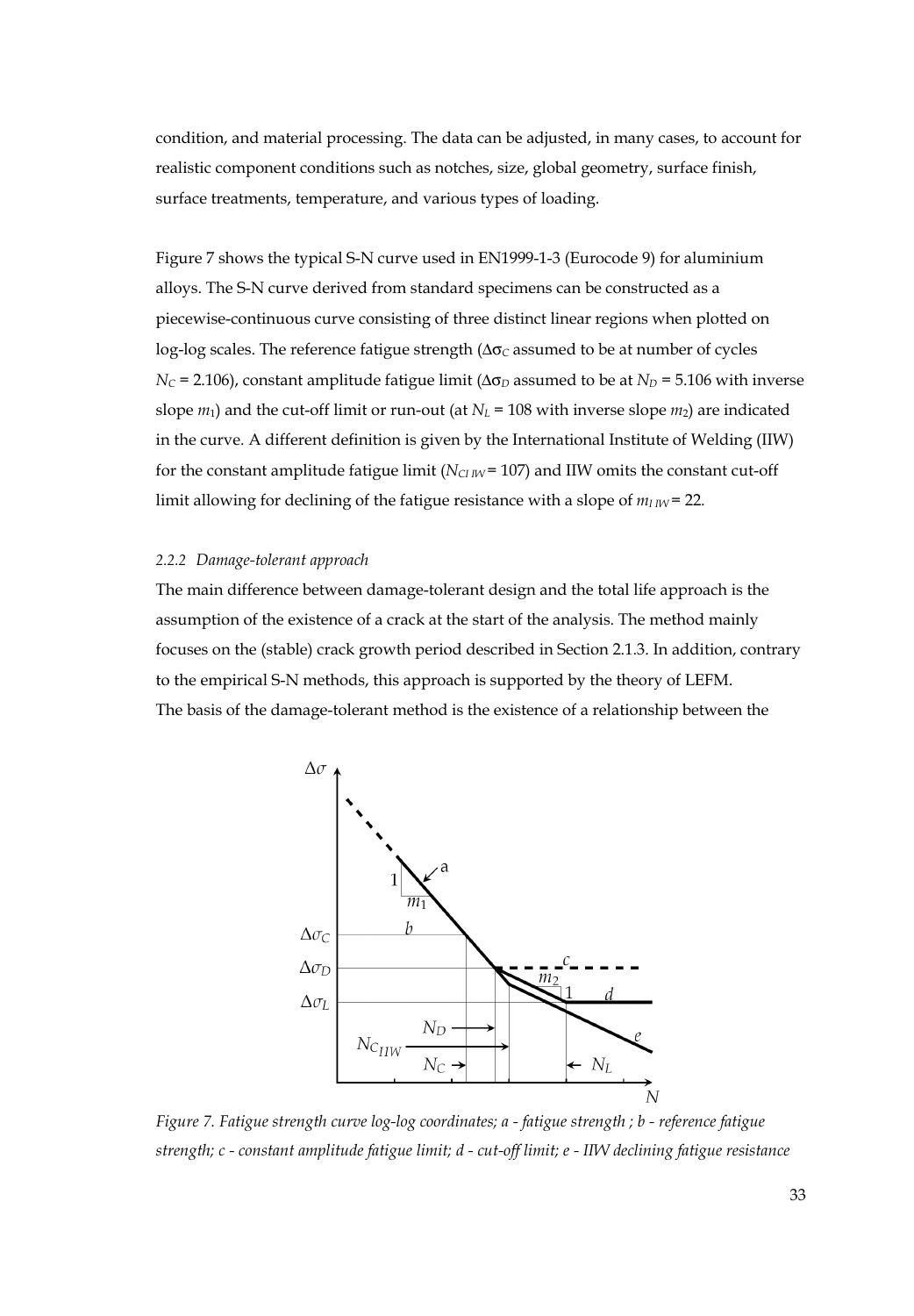crack growth rate da/dN and the stress intensity range ( $\Delta K = K_{\text{max}}$  -  $K_{\text{min}}$ ) which may be obtained from experiments. Where a represents the crack size and the maximum and minimum stress intensity factors (*K*max, *K*min), based on LEFM, describe the stress state at the crack tip under the far-field (mode I) stresses  $\sigma_{\text{max}}$  and  $\sigma_{\text{min}}$ , respectively [Griffith, 1921]. This material-dependent relationship (shown in Figure 8) shows an increase of crack growth rate with increasing stress intensity range. For low values of Δ*K*, a steep decrease in crack growth rate with decreasing Δ*K* is observed. No or hardly any crack growth is expected at a certain value of Δ*K*, which is called the stress intensity range threshold value, Δ*Kth*. At the other extreme, a rapid increase of da/dN with increasing Δ*K* is observed, when the maximum stress intensity approaches the critical stress intensity factor, *K*<sub>Ic</sub> or material toughness,  $K_{\text{mat}}$ .



*Figure 8. Crack growth rate da/dN schematically plotted as a function of the stress intensity factor range* Δ*K in a log-log scale* 

The prediction of (extended) fatigue life, in this case, entails a semi-empirical crack propagation law based on fracture mechanics. This is an approximation of the crack growth rate curve given in Figure 8 which was introduced by Paris [Paris & Erdogan, 1963] therefore also called Paris law,

$$
\frac{da}{dN} = C(\Delta K)^m \tag{2}
$$

with *C* and *m* being the material constants. The fatigue life can be determined by substituting the appropriate expression for Δ*K* (dependent on dimension, local geometry and loading type) for a specific structural configuration and integrating the corresponding equation from the initial crack  $a_i$  to the critical crack size  $a_f$  as follows,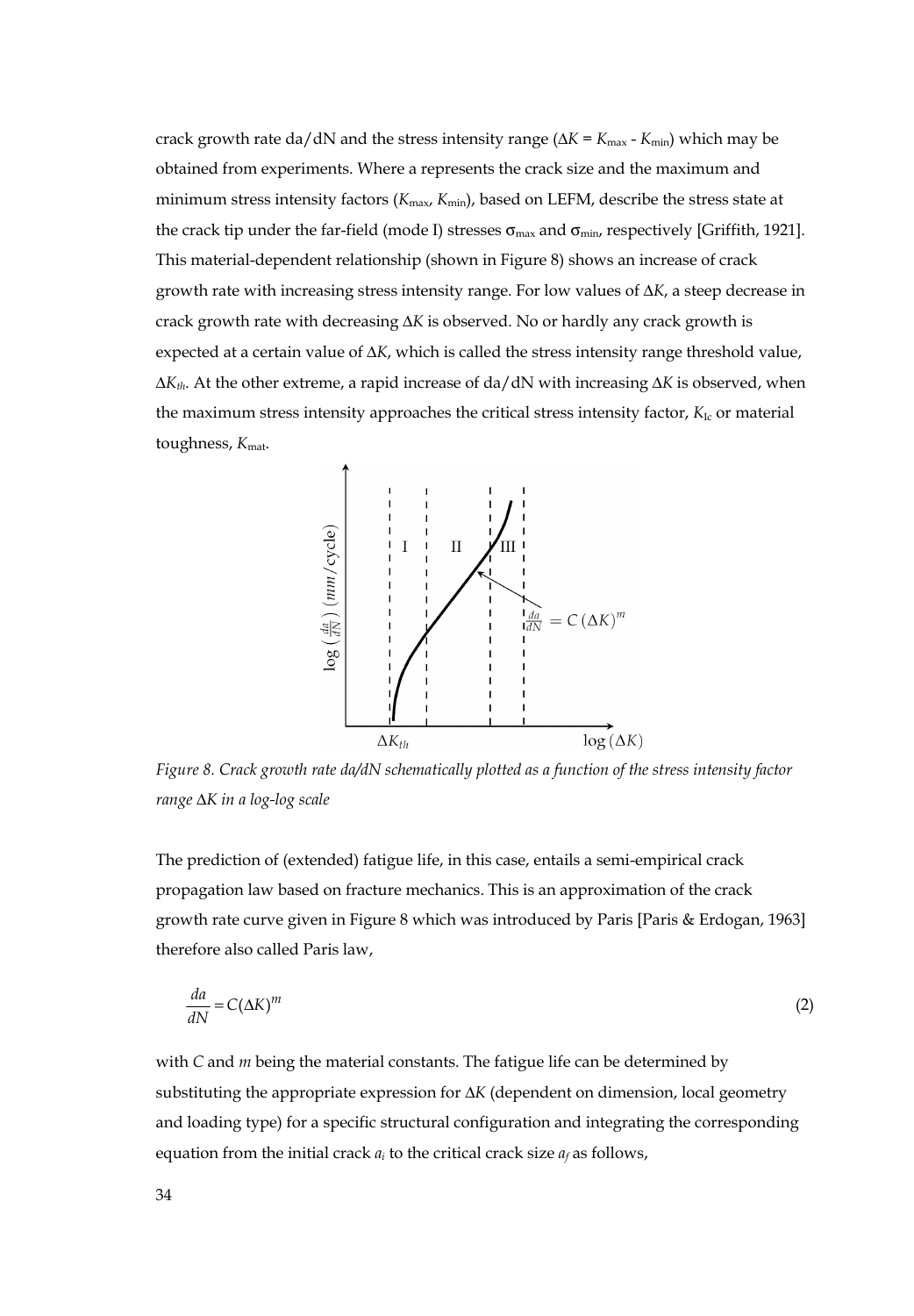$$
N_f = \int_{ai}^{af} \frac{1}{C(\Delta K)^m} da
$$
\n(3)

A number of modifications to the Paris law have been proposed over the years to also account for the stress ratio effect [Forman, 1972;Walker, 1970], the threshold limit [McEvily, 1973], large-scale yielding [Dowling & Begley, 1976], crack retardation [Wheeler, 1972; Willenborg *et al.*, 1971] and plasticity-induced crack closure [Elber, 1971; Huang *et al.*, 2005; Newman, 1984]. Despite the extensive use of these models, the essential physical background of fatigue crack growth is not completely described by the theory. It is important to note that the relation between da/dN and Δ*K* is meaningful only if a linear elastic fracture mechanics description is satisfied, i.e. the size of the plastic zone near the crack tip should be much smaller than any relevant length dimensions for the crack problem of interest. In this way, the stress intensity factor controls the plastic deformation near the crack tip, and, in turn, the fracture process near the crack tip. Moreover, the Paris law is not suited to describe small crack growth due to the fact that growth of these small flaws is dominated by microstructural effects. Despite these shortcomings, the method is very useful to determine the (residual) fatigue life in engineering practice.

#### *2.2.3 Complex loading*

Many typical structural components are subjected to cyclic loads during service lives. These loads are often multiaxial in nature with fluctuating amplitudes, mean values and frequencies. Loads that are multiaxial in nature occur when a structural component is simultaneously subjected to tensile (or bending) and torsion loads. If the frequencies of these load types are in-phase, they are called proportional loading. Non-proportional loading is referred if loads are multiaxial with out-of-phase frequencies which lead to a shorter fatigue life. During crack growth, multiaxial loading leads to a mixed-mode state of stress (any combination of the modes shown in Figure 9) at the crack tip which may significantly influence the crack growth direction as well as the crack growth rate. Varying load amplitude can greatly affect the fatigue life of a component. Application of (single/periodic) overloads during the crack initiation period may result in premature crack initiation which leads to a shorter fatigue life. However, if the overloads are applied during the crack propagation period, crack retardation is expected. This crack retardation is related to the residual compressive stress field induced at the vicinity of the crack tip after an overload. Following an overload, the crack growth driving force is reduced due to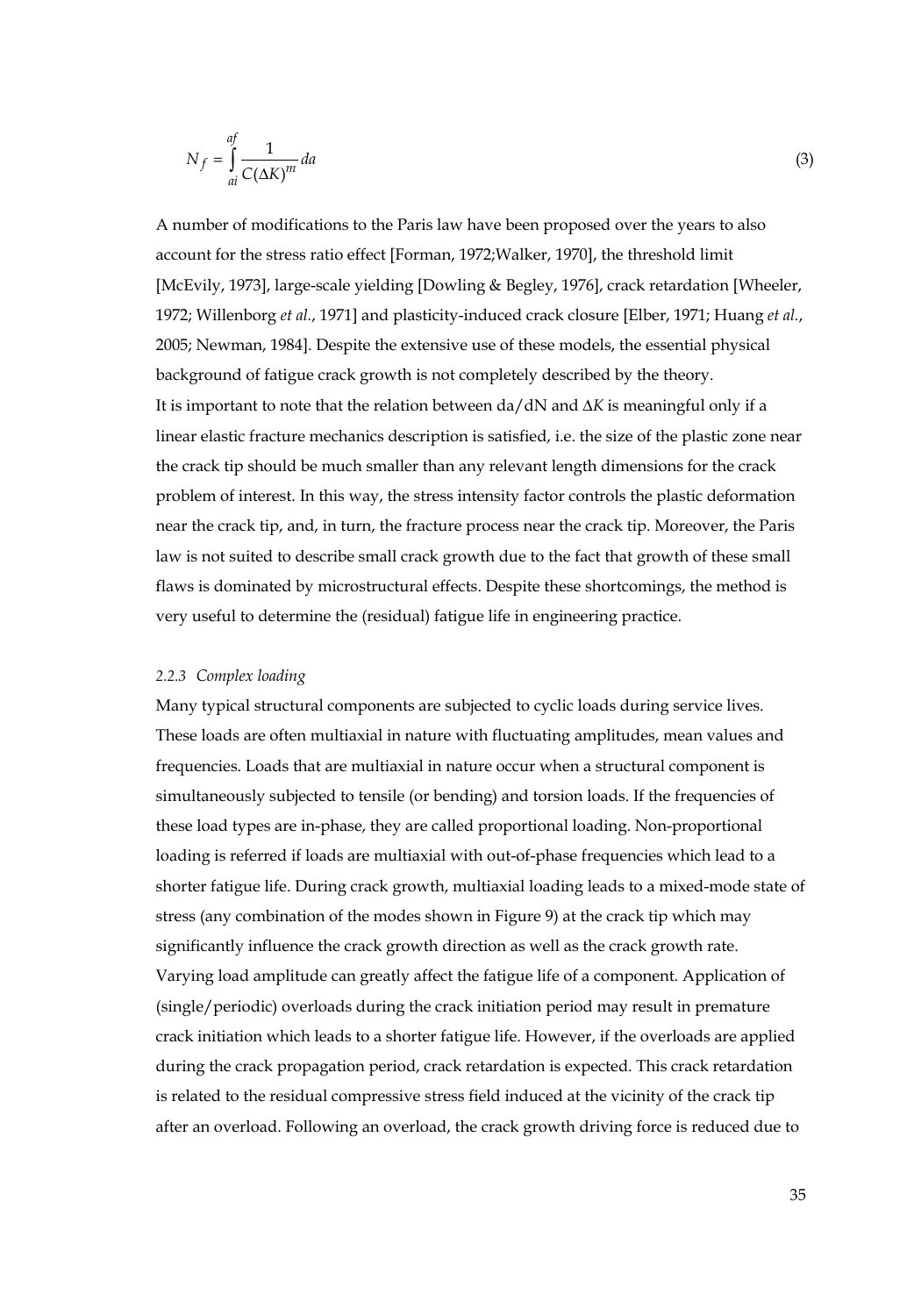

*Figure 9. The three modes of crack tip deformation* 

the residual compressive stress, thus retarding the crack propagation. After the crack tip exits the compressive zone, the crack growth rate resumes its original value. In engineering methods, VAL is usually translated into several blocks of CALs using rain flow analysis. This translation process, however, cannot naturally account for the complex loading effects described previously. A physically based approach should be pursued in order to naturally include the VAL effects on the fatigue life and to provide better results in predicting the fatigue behaviour. Moreover, the crack initiation model should involve microscale phenomena of plasticity and the crack growth model should incorporate crack-tip plasticity to better describe its blunting and sharpening mechanisms during opening of a new crack surface.

# **3 Continuum damage mechanics**

The fatigue design methods described previously are, to a certain extent, lacking a theoretical or physical background. Thus, an alternative approach based on damage mechanics is explored in this chapter. The concept of damage was first introduced by Kachanov in 1958 to predict creep failure of metals [Kachanov, 1958]. In 1978, Lemaitre and Chaboche [Lemaitre & Chaboche, 1978], developed the concepts of material damage and established a new branch of mechanics by means of the theory of continuum mechanics. This new theory is called Continuum Damage Mechanics (CDM). This field has developed significantly, especially in the last thirty years, to model other various modes of failure in materials such as ductile damage [Gurson, 1977; Lemaitre, 1985], creep-fatigue interaction [Lemaitre & Chaboche, 1974], LCF in metals [Chow &Wei, 1991; Lemaitre & Desmorat, 2005] and HCF [Lemaitre & Desmorat, 2005; Lemaitre & Doghri, 1994; Lemaitre *et al.*, 1999]. This section provides a general description of CDM, Section 4 describes the application of CDM to fatigue.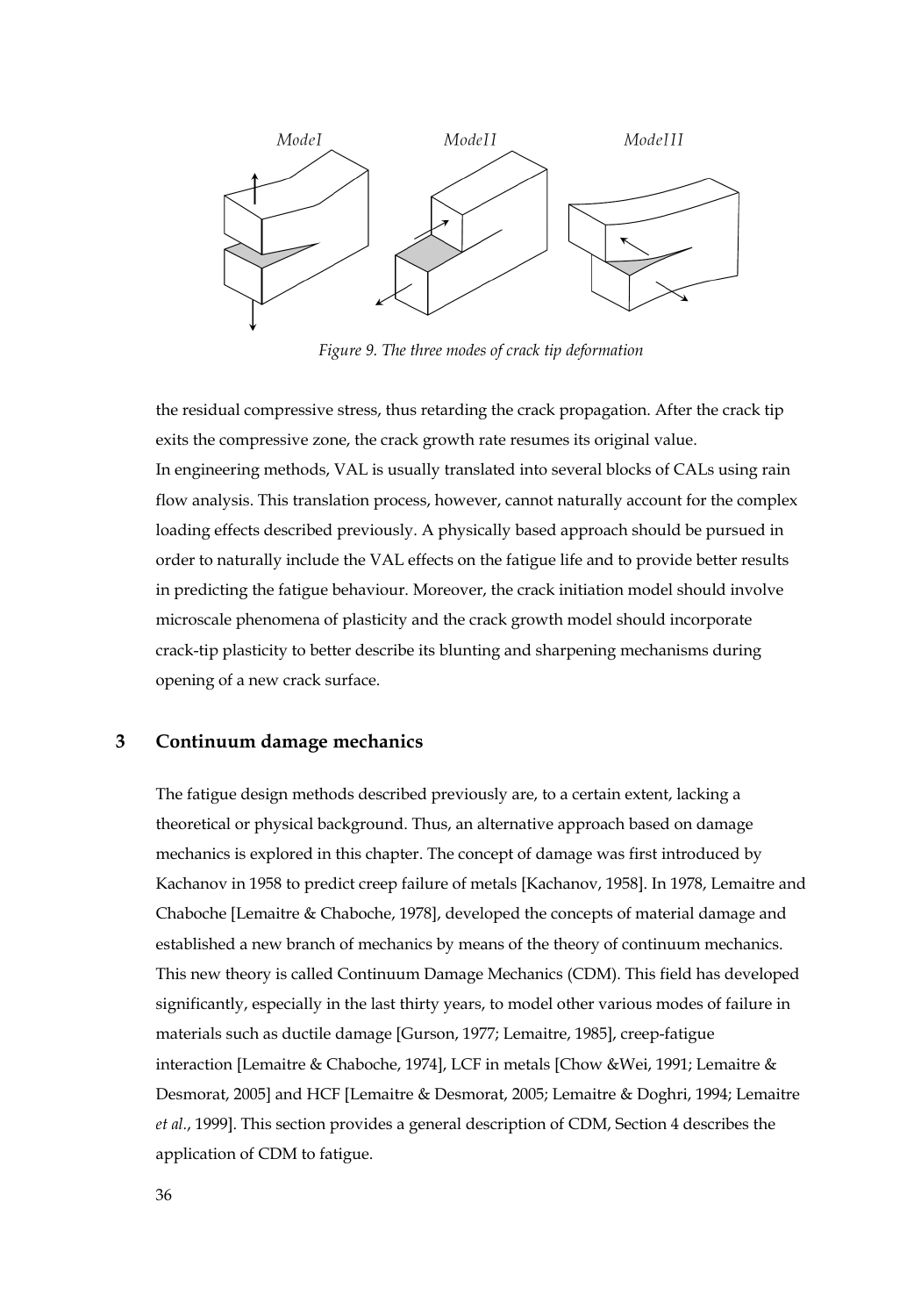CDM describes the development of cracks, voids or cavities in each scale that lead to deterioration of the mechanical properties of the materials [Krajcinovic, 1984; Lemaitre & Chaboche, 1978; Murakami, 1983]. Damage in solid materials can be characterized on three scales: the micro, the meso and the macro scale. The microscale is the scale where microvoids, microcracks or decohesion in microstructures are analyzed. Visible or near-visible discrete damage manifestations such as the isolated cracks discussed in fracture mechanics, are treated as phenomena on the macroscale. The mesoscale is a building block of CDM in which discrete phenomena can be smeared into average effects [Cauvin & Testa, 1999].

Models have been developed in recent years to formulate and represent damage on the mesoscale. The method discussed in this chapter is a phenomenological approach, which treats a damaged material element with certain properties as if it were in a homogeneous medium regardless to how those properties physically are affected by damage.

#### *3.1 Representative Volume Element*

As mentioned previously, in the phenomenological approach, CDM divides the material into small elements with homogeneous properties. Such an element is called a representative volume element (RVE). An RVE is the smallest volume of mesoscale in a body where the following conditions are satisfied: the material structural discontinuities can be assumed to be statistically homogeneous and the corresponding mechanical state of the material can be represented by the statistical average of the mechanical variables in that volume [Hashin, 1983; Hill, 1963]. Through the RVE, a material with discontinuous microstructure can be idealized as a continuum by means of the statistical average of the mechanical state in the material. The mechanical state of the continuum is unique only if the RVE is large enough to contain a sufficient number of discontinuities and at the same time small enough so that the variation of the macroscopic variable is insignificantly small [Murakami, 2012].

The size requirement of an RVE depends on the microstructure of the relevant material and on the mechanical phenomena to be considered. For metals, the appropriate RVE size is usually in the order of  $(0.1 \text{ mm})$ <sup>3</sup> [Lemaitre, 1996]. Among damage phenomena, brittle damage and fatigue damage are much more localized than creep damage and ductile damage. Thus, the required size of an RVE for brittle and fatigue damage is larger than that for creep and ductile damage [Murakami, 2012] such that the localized brittle and fatigue damages can be sufficiently contained in the RVE.

In the phenomenological approach, the discrete entities of damage are not described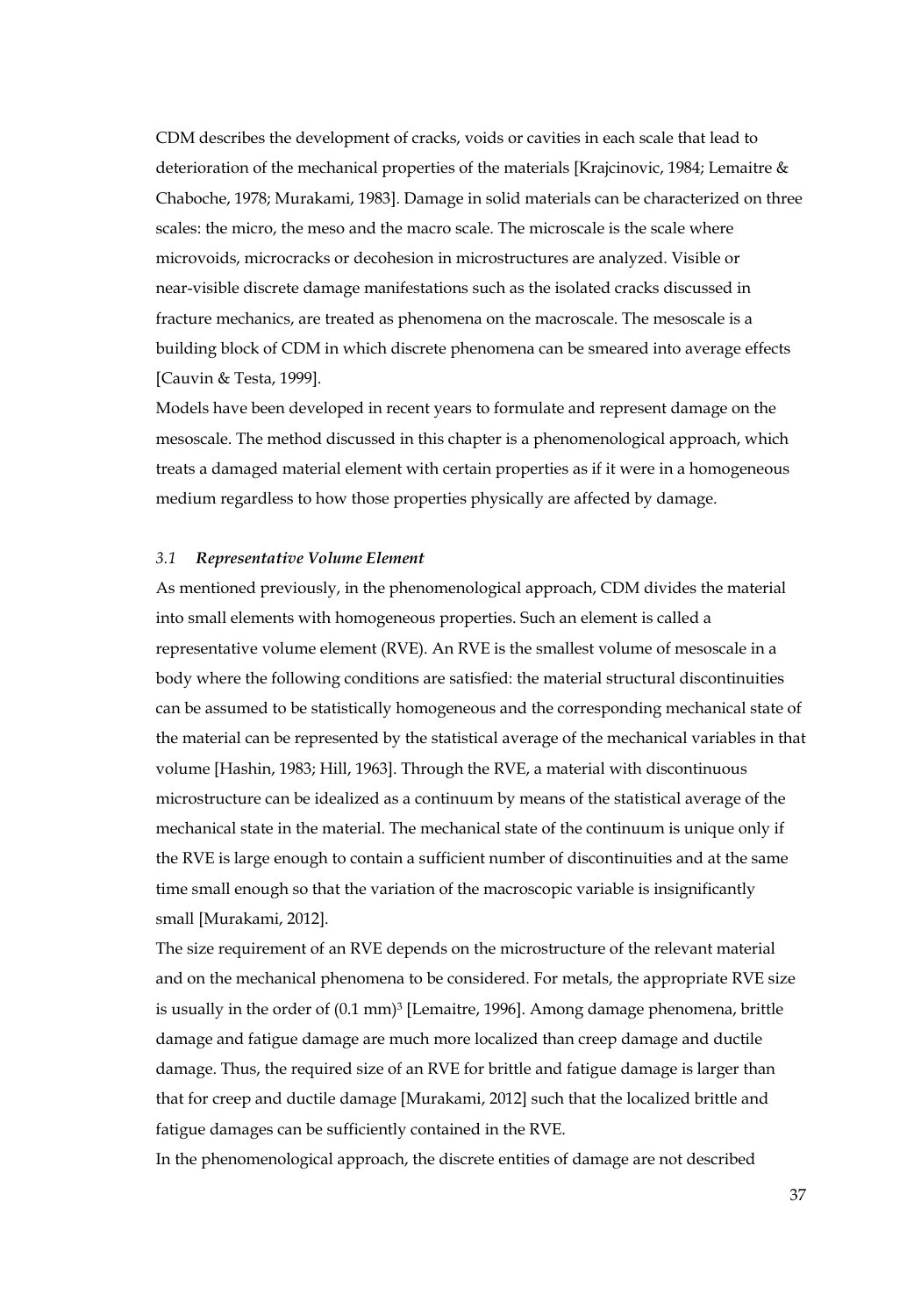explicitly in the RVE, but their combined effects are represented by means of macroscopic internal variables (e.g. plastic strain), in such a way that the formulation of damage can be consistently based on the thermodynamics principles.

#### *3.2 Damage variable*

The damage variable represents the average material degradation within the RVE. It reflects the various types of damage at the micro-scale level such as nucleation and growth of voids, cracks, cavities, micro-cracks, and other microlevel defects [Budiansky & O'connell, 1976; Krajcinovic, 1996; Lubarda & Krajcinovic, 1993]. The choice of the damage variables is an important step in the development of damage models in order to efficiently describe the damage evolution. In the most general three dimensional problem, microcavities, interface debonds and microcrack orientations are most often governed by the loading principle direction and material status (anisotropic or isotropic). Hence, a tensorial variable is more suitable to describe the directional nature of the damage. The most general tensorial damage variable at any given state of damaged material is the eighth-order damage tensor which provides a linear relationship between the elastic moduli of damaged and undamaged material. However, application of this damage tensor in a damage model is difficult in practical situations.

#### *3.2.1 Scalar damage variable*

The damage variable can be defined as the surface density of microcracks and microcavities lying on the plane cutting the RVE (shown in Figure 10(a)). The damage is thus defined as,

$$
D = \frac{\delta S_D}{\delta S} \tag{4}
$$

where  $\delta S$  is the area of the intersection of the plane in the RVE and  $\delta S_D$  is the effective area of the intersection of all microcracks or microvoids in that plane in the RVE. An important concept in CDM is the *effective stress* [Kachanov, 1958; Rabotnov, 1968], it represents the increase of stress σ induced by the external loading *F* due to decrease in the load-carrying area *S* as illustrated in Figure 10(b). The effective stress is defined as,

$$
\tilde{\sigma} = \frac{\sigma}{1 - D} \tag{5}
$$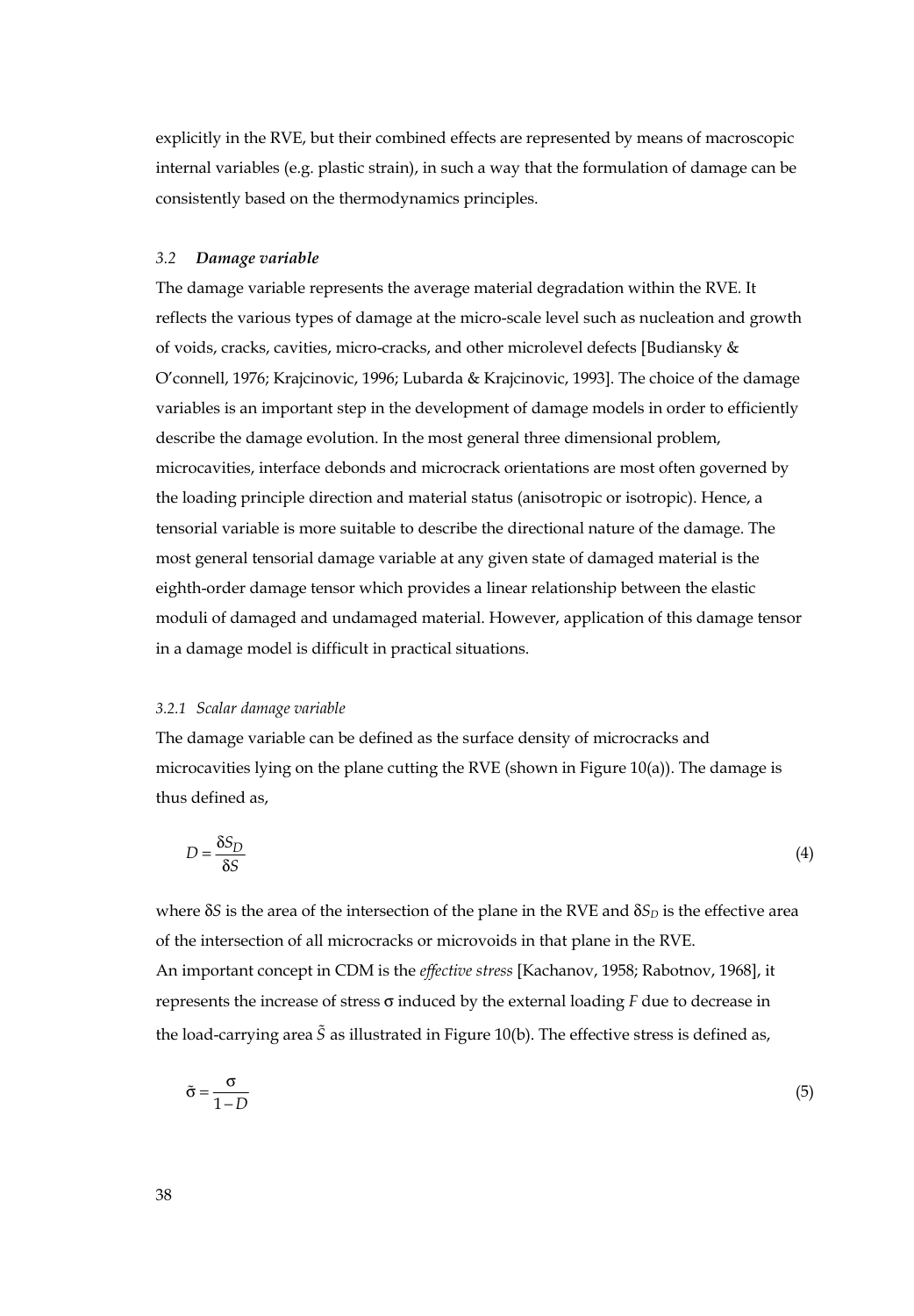

*Figure 10. (a) Scalar damage representation, (b) Deformation and damage in one-dimension; 1 - undamaged state; 2 - damaged state; 3 - fictitious undamaged state S =* (1 - *D*)*S* 

Beside the effective area reduction, damage quantification can also be based on the variation of the effective elastic modulus *E* of the material. In order to do so, the concept of strain equivalence principle [Lemaitre, 1971] is introduced. The principle states that the strain of a damaged continuum  $\varepsilon(\sigma,D)$  is equivalent to strain of the (fictitious) undamaged continuum  $\varepsilon$ ( $\tilde{\sigma}$ , *D* = 0) with the usual stress replaced by the effective stress (illustrated in Figure 10(b)). After a simple derivation using the strain equivalence principle, the damage variable can be described as a function of the effective elastic modulus written as follows,

$$
D = 1 - \frac{\tilde{E}}{E} \tag{6}
$$

where *E* is the elastic modulus of the damaged material which varies linearly with the damage variable *D*. The damage definition given in Eq. (6) is the most common method to experimentally measure damage in a material. Figure 11 shows the elastic modulus reduction during cyclic loading as a result of damage growth.

The scalar damage definition (Eq. (4) and Eq. (6)), resulting in isotropic damage, is the simplest approach of CDM and is sufficient to describe material deterioration induced by microplasticity such as in HCF [Lemaitre, 1984; Lemaitre & Desmorat, 2005].

#### *3.3 Critical damage criterion*

From the definition of Eq. (4) and Eq. (6), the value of the damage variable *D* is bound by 0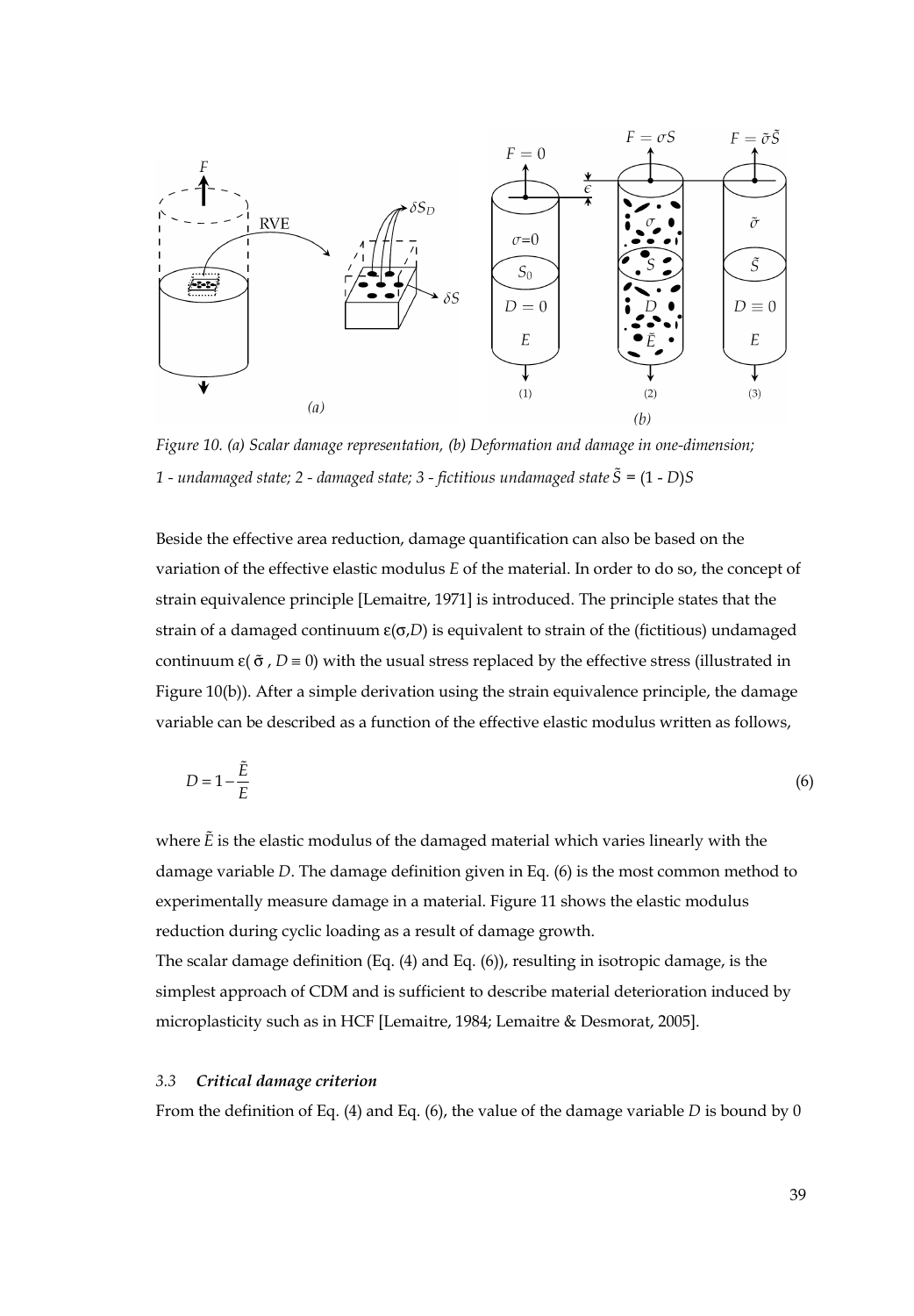and  $1$  ( $0 \le D \le 1$ ), where  $D = 0$  for the undamaged RVE and  $D = 1$  for the fully broken RVE. However, in many cases failure of the RVE occurs for  $D < 1$  due to a process where sudden decohesion of atoms occurs in the remaining resisting area of the RVE. The value of *D* at which this applies is called the critical damage  $D<sub>c</sub>$ . Its value strongly depends on the material structure, the failure mechanism and the condition of loading. The value may vary between  $D_c \approx 0$  for pure brittle fracture to  $D_c \approx 1$  for pure ductile fracture. In most cases, *D*c ranges from 0.2 to 0.5 [Lemaitre, 1996]. Mesocrack initiation occurs when the damage reaches  $D_c$  for isotropic damage.

# **4 Continuum damage models for fatigue life prediction**

This chapter elaborates a number of existing fatigue damage models based on CDM. Although some models given in this section have been used to model fatigue crack growth, the summaries provided here remain solely focused on fatigue crack initiation. An evaluation of the models is provided in Section 6.

#### *4.1 Chaboche model*

This phenomenological model, proposed by [Chaboche, 1974], is based on a generalization of the model of [Marco & Starkey, 1954] and the damage curve approach by [Manson & Halford, 1981]. It is a simple engineering tool to predict the fatigue life of structures up to macrocrack initiation. Similar to the total life approach using the S-N curve, this model describes the damage evolution in each cycle as function of the maximum stress  $\sigma_{\text{max}}$ , the



*Figure 11. (a) Elastic moduli reduction due to damage in HCF (b) Stress-strain curve of graphite/epoxy composite at various stages fatigue life (R = 0.1) [Daniel & Charewicz, 1986]*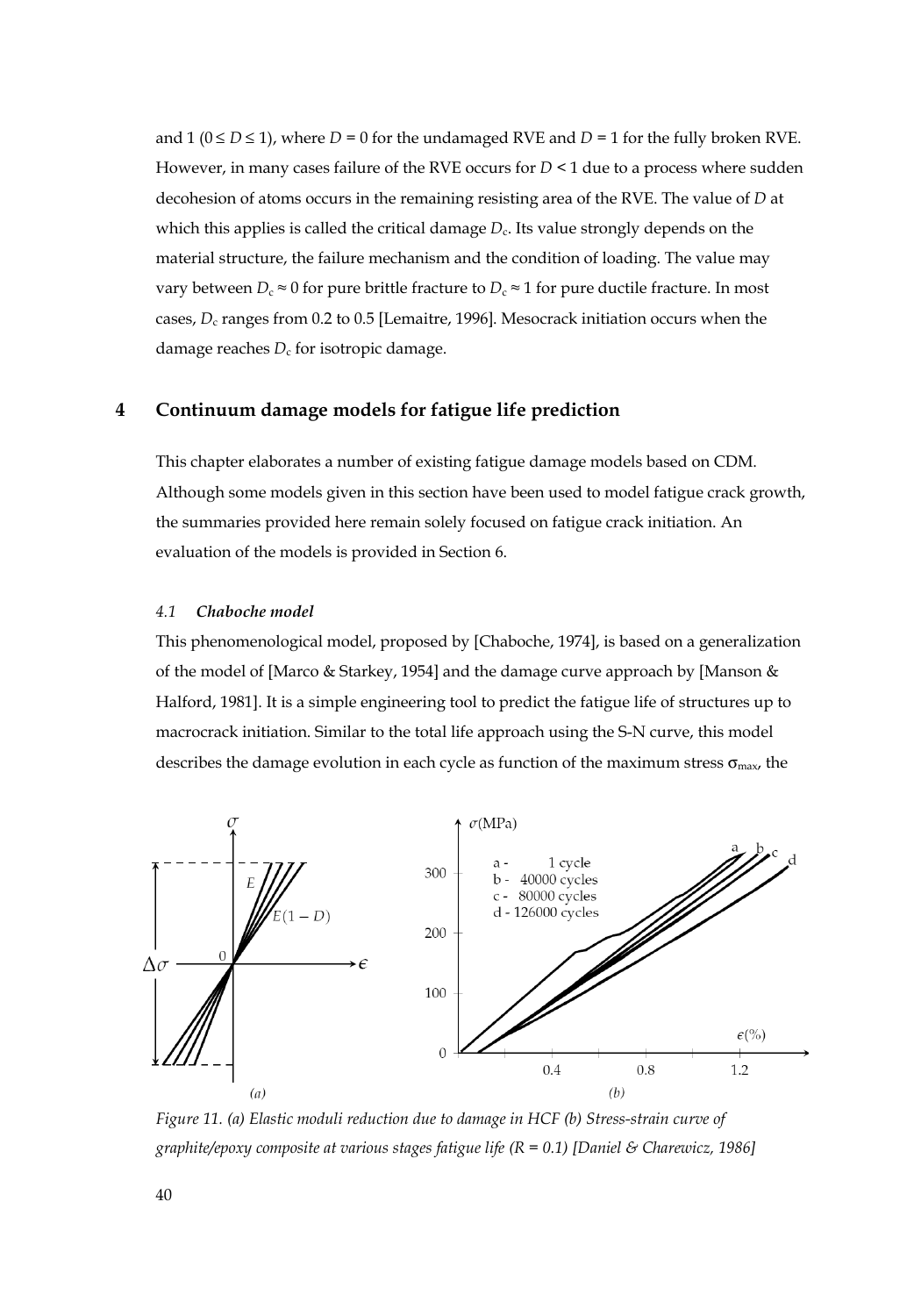mean stress  $\sigma_m$  and the total damage variable *D*. However, the non-linearity of damage evolution is taken into account using CDM which provides an indirect measure of fatigue damage (degradation of modulus elasticity as a function of fraction of number of cycles). The damage evolution function is written as [Chaboche & Lesne, 1988; Chaboche, 1974]:

$$
dD = \left[1 - (1 - D)^{\beta + 1}\right]^{\alpha} \left[\frac{\sigma_{\text{max}} - \sigma_m}{M(\sigma_m)(1 - D)}\right]^{\beta} dN \tag{7}
$$

with  $M(\sigma_m) = M_0(1 - b \sigma_m)$ . The function  $M(\sigma_m)$  is introduced to describe the linear relationship between the mean stress and the fatigue limit. The coefficient  $α$  is given as:

$$
\alpha = 1 - a \left\langle \frac{\sigma_{\max} - \sigma_f(\sigma_m)}{\sigma_u - \sigma_{\max}} \right\rangle \quad \text{with} \quad \sigma_f(\sigma_m) = \sigma_m + \sigma_f^{\infty} (1 - b \sigma_m) \tag{8}
$$

The symbol  $\langle \ \rangle$  defines as  $\langle x \rangle = 0$  if  $x < 0$  and  $\langle x \rangle = x$  if  $x > 0$ . The parameters  $\alpha$ ,  $\beta$ ,  $M_0$  and *b* are material dependent. The parameter  $\sigma_f^{\infty}$  is the fatigue limit for fully reversed loading conditions ( $R = -1$ ),  $\sigma_u$  is the ultimate stress,  $\sigma_f(\sigma_m)$  is the fatigue limit for a non-zero mean-stress.

The damage *D* and the number of cycles to macrocrack initiation  $N_F$  are determined by integrating Eq. (7) for constant  $\sigma_{\text{max}}$  and  $\sigma_m$  between *D* = 0 and *D* = 1. Combined with Eq. (8), this gives:

$$
D = 1 - \left[1 - \left(\frac{N}{N_F}\right)^{\frac{1}{1-\alpha}}\right]^{\frac{1}{\beta+1}}, \qquad N_F = \frac{1}{(\beta+1)(1-\alpha)}\left[\frac{\sigma_{\max} - \sigma_m}{M(\sigma_m)}\right]^{-\beta} \tag{9}
$$

The material parameters and coefficients are easily determined from conventional test data, including the S-N curve for crack initiation as described in [Chaboche & Lesne, 1988].

#### *4.2 Peerlings model*

The fatigue damage model by [Peerlings, 1999] describes damage due to HCF through deterioration of the stiffness moduli of the material. The model assumes that the damage development does not introduce anisotropic material behaviour. Thus, a single scalar damage variable *D* is sufficient to describe the local damage state of the material. The effect of the damage on stresses is given as [Lemaitre & Chaboche, 1990],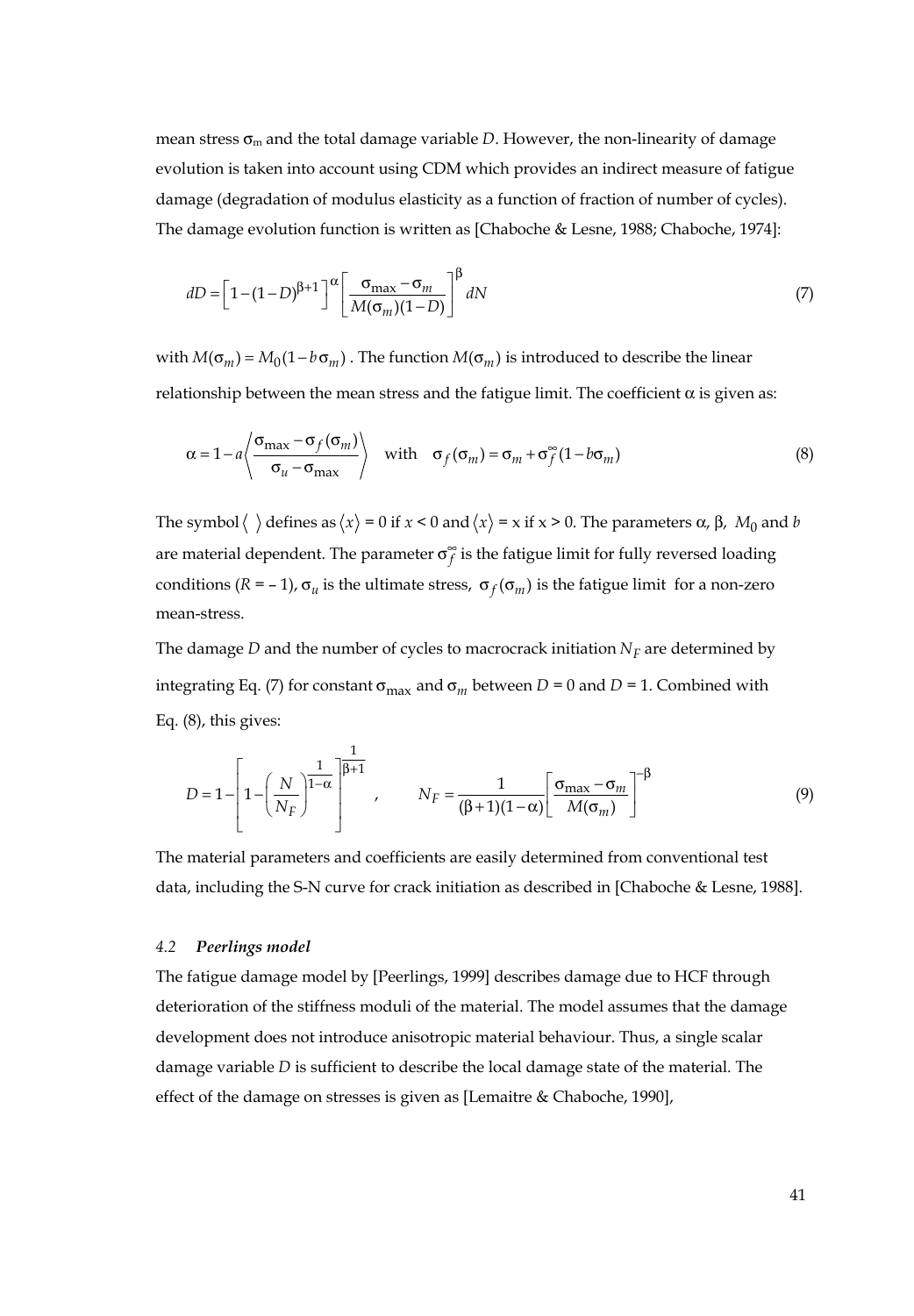$$
\sigma_{ij} = (1 - D)C_{ijkl}\,\varepsilon_{kl} \ , \qquad C_{ijkl} = \frac{Ev}{(1 + v)(1 - 2v)}\delta_{ij}\delta_{kl} + \frac{E}{2(1 + v)}(\delta_{ik}\delta_{jl} + \delta_{il}\delta_{jk}) \tag{10}
$$

with  $σ_{ij}$  (*i*, *j* = 1, 2, 3) is stress component,  $ε_{kl}$  (*k*, *l* = 1, 2, 3) is the strain and δ is the Kronecker delta. The effective stiffness moduli  $(1 - D)$   $C_{ijkl}$  decrease as damage accumulates, which results in complete loss of the mechanical integrity when the damage reaches the critical value which is regarded as crack initiation.

As the material is continuously loaded, the damage variable which affects the strain-stress relationship (Eq. (10)) will evolve. The damage evolution is assumed to start only when a specified limit is exceeded. The model defines this limit, which is also referred to as damage loading surface (Figure 12), in terms of strain. The damage loading surface is given as follows,

$$
f(\varepsilon, \kappa) = \tilde{\varepsilon}(\varepsilon) - \kappa \tag{11}
$$

where  $\tilde{\varepsilon}$  is a scalar representing the equivalent measure of the strain state or equivalent strain and κ is a threshold parameter. The damage loading surface *f* = 0 is corresponding to the fatigue limit of the material. For  $f < 0$ , the strain state is within the damage loading surface, thus, there will be no damage. If the equivalent strain is equal to or greater than the threshold  $\kappa$ , the damage loading function  $f \ge 0$  is reached and the damage increases. The von Mises strain is selected to define the equivalent strain, which is given as,

$$
\tilde{\varepsilon} = \frac{1}{1+v} \sqrt{-3J_2} \text{ , where } J_2 = \frac{1}{6} I_1^2 - \frac{1}{2} \varepsilon_{ij} \varepsilon_{ij} \text{ and } I_1 = \varepsilon_{kk}
$$
\n(12)

Besides the condition  $f \ge 0$ , the model assumes that the damage variable can only increase for continued loading  $\dot{f} \ge 0$  and it remains constant during unloading. The damage growth



*Figure 12. Damage loading surface defined in strain space*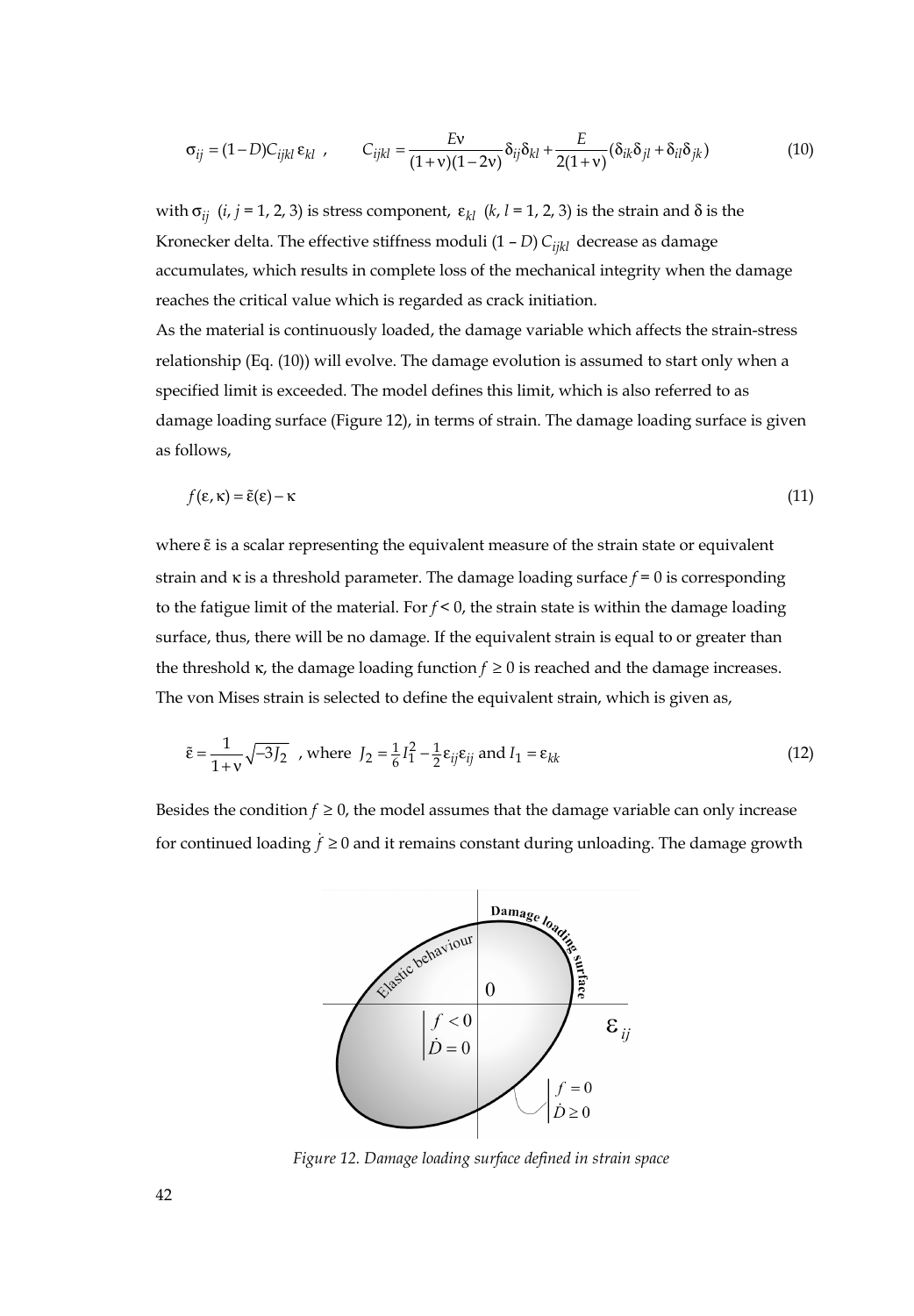function during loading is given as,

$$
\dot{D} = \begin{cases} g(D,\tilde{\varepsilon})\dot{\tilde{\varepsilon}} & \text{if } f \ge 0 \text{ and } \dot{f} \ge 0 \text{ and } D < 1 \\ 0 & \text{otherwise} \end{cases} \quad \text{with } g(D,\tilde{\varepsilon}) = Ce^{\alpha D} \tilde{e}^{\beta} \tag{13}
$$

where  $\dot{\tilde{\epsilon}}$  is the strain rate and *C*,  $\alpha$  and  $\beta$  are material parameters.

The constitutive model given above together with the equilibrium equations and boundary conditions are solved using the finite element (FE) method. The loading history is divided into a finite number of time increments and the damage growth is integrated within these increments. The details of obtaining the linear system of equations along with the method to integrate the damage in a large number of cycles within each increment is given in [Peerlings et al., 2000].

One advantage of this model is that application of complex loading is a straightforward procedure. In uniaxial, fully reversed constant amplitude strain ε*<sup>a</sup>* , the damage growth and the fatigue life (Eq. (13)) can be solved in closed form. It is assumed that the equivalent strain equals the strain amplitude at both extremes (i.e. in tension and compression) and that there is no fatigue limit (κ = 0). Integration of Eq.(13) over *N* cycles, after substituting  $g(D,\tilde{\varepsilon})$  and setting *D* = 1, gives the following number of cycles to failure.

$$
N_f = \frac{\beta + 1}{2\alpha C} (1 - e^{-\alpha}) e_a^{-(\beta + 1)}
$$
\n(14)

Material parameters *C*,  $\alpha$  and  $\beta$  are determined by modification of Eq. (14) to the high cycle part of the strain-based approach of [Basquin, 1910] as given in [Peerlings et al., 2000].

#### *4.3 Chow model*

The Chaboche model described previously faces two fundamental unresolved problems. The first problem is the definition of the multiaxial stress parameters associated with the maximum stress and mean stress. The second problem is the inadequate formulation in the case of complex loading as described in Section 2.2.3. In order to tackle these problems, Chow developed a constitutive damage model of fatigue failure [Chow &Wei, 1991, 1999]. This fatigue damage model offers an interesting combination between a phenomenological approach and micromechanical modelling of material degradation.

The model introduces a damage tensor that consists of two scalar damage variables. These scalars are introduced to take into account the Poisson's ratio change (represented by the damage variable μ *<sup>f</sup>* ) during tension loading (experimentally observed in [Chow &Wang,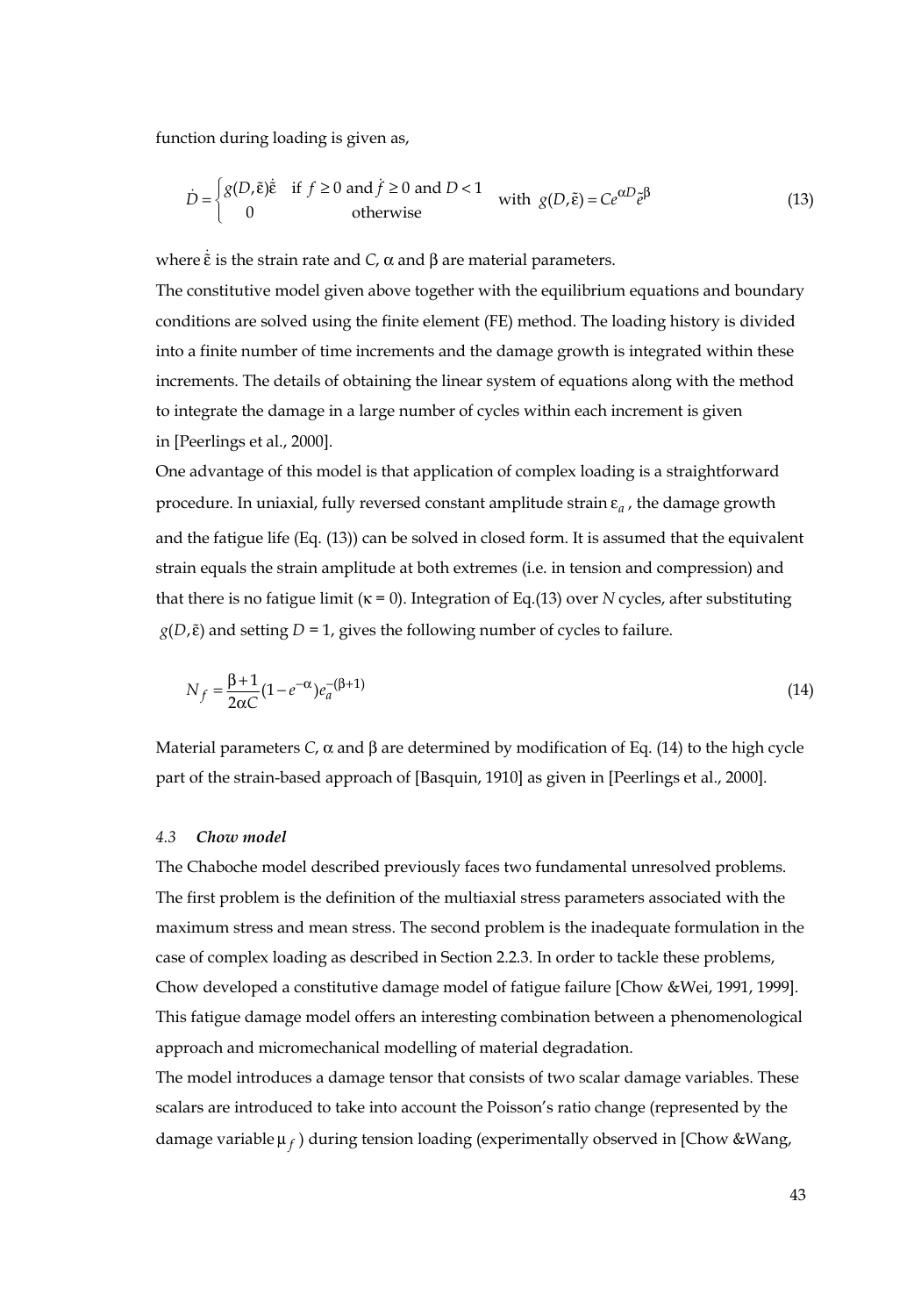1987]) in addition to the change in the elastic modulus (represented by the damage variable  $D_f$ ). The damage evolution function for the two damage variables are postulated within the framework of irreversible thermodynamics described as follows,

$$
dD_f = -dw_f \frac{Y_{Df}}{2Y_{fd}^{1/2}} , \quad d\mu_f = -dw_f \frac{\gamma Y_{\mu f}}{2Y_{fd}^{1/2}} , \quad dw_f = \frac{Y_{Df}dY_{Df} + \gamma Y_{\mu f}dY_{\mu f}}{2Y_{fd}^{1/2}K(w_f)}
$$
(15)

with  $D(w_f) = K_0 \left(1 - \frac{w_f}{w_c}\right)$  and  $Y_{fd}$  is given as,

$$
Y_{fd} = \frac{1}{2}(Y_{Df}^2 + \gamma Y_{\mu f}^2) \text{ with } Y_{Df} = -\frac{1}{1 - D_f} \sigma^T : \mathbf{C}^{-1} : \sigma \text{ and } Y_{\mu f} = -\frac{1}{1 - D_f} \sigma^T : \mathbf{A} : \sigma \qquad (16)
$$

where σ,  $σ<sup>T</sup>$  are stress and stress transpose; γ and  $K<sub>0</sub>$  are material dependent parameters;  $C(D_f, \mu_f)$  and  $A(D_f, \mu_f)$  are the damage effect tensors;  $w_f$  and  $w_c$  are the overall fatigue damage and the critical value of the overall fatigue damage, respectively. The contribution of a tensile stress to the fatigue damage accumulation is different from that of a compressive stress due to closure of some microcracks. To take into account this phenomenon, the stress σ in  $Y_{Df}$  and  $Y_{\mu f}$  is replaced with the active stress σ<sub>act</sub>. In the uniaxial case, for reversed loading (stress ratio less than zero) condition  $\sigma_{act} = \sigma - \alpha \sigma_{min}$ and in full compression loading  $\sigma_{act} = \alpha(\sigma - \sigma_{min})$ , where  $\alpha$  is the damage efficiency factor

(a material parameter which varies from 0 to 1). In the case of HCF, where overall plasticity is negligible, fatigue damage accumulation per

cycle is calculated using Eq. (15) and written as,

$$
\frac{\Delta D_f}{\Delta N} = \int_{\sigma_c}^{\sigma_{\text{max}}} dD_f , \qquad \frac{\Delta \mu_f}{\Delta N} = \int_{\sigma_c}^{\sigma_{\text{max}}} d\mu_f , \qquad \frac{\Delta w_f}{\Delta N} = \int_{\sigma_c}^{\sigma_{\text{max}}} dw_f
$$
\n(17)

where  $\sigma_c$  is the stress tensor determined by the damage surface  $F_{fd}(\sigma_c) = Y_{fd}^{1/2} - B_{0f} = 0$ with  $B_{0f}$  is a material dependent parameter related to the fatigue endurance limit.

Implementation of the model using FE can be performed through a user material subroutine (usually available in commercial FE codes) where for a given loading history, the overall fatigue damage  $w_f$  is calculated by solving the constitutive model. If  $w_f$  reaches its critical value  $w_c$ , a material element is said to have broken and a crack is initiated. As in Peerling's model, this model also provides a straightforward procedure for a complex loading condition with the advantage of different damage accumulation between tension and compression loading.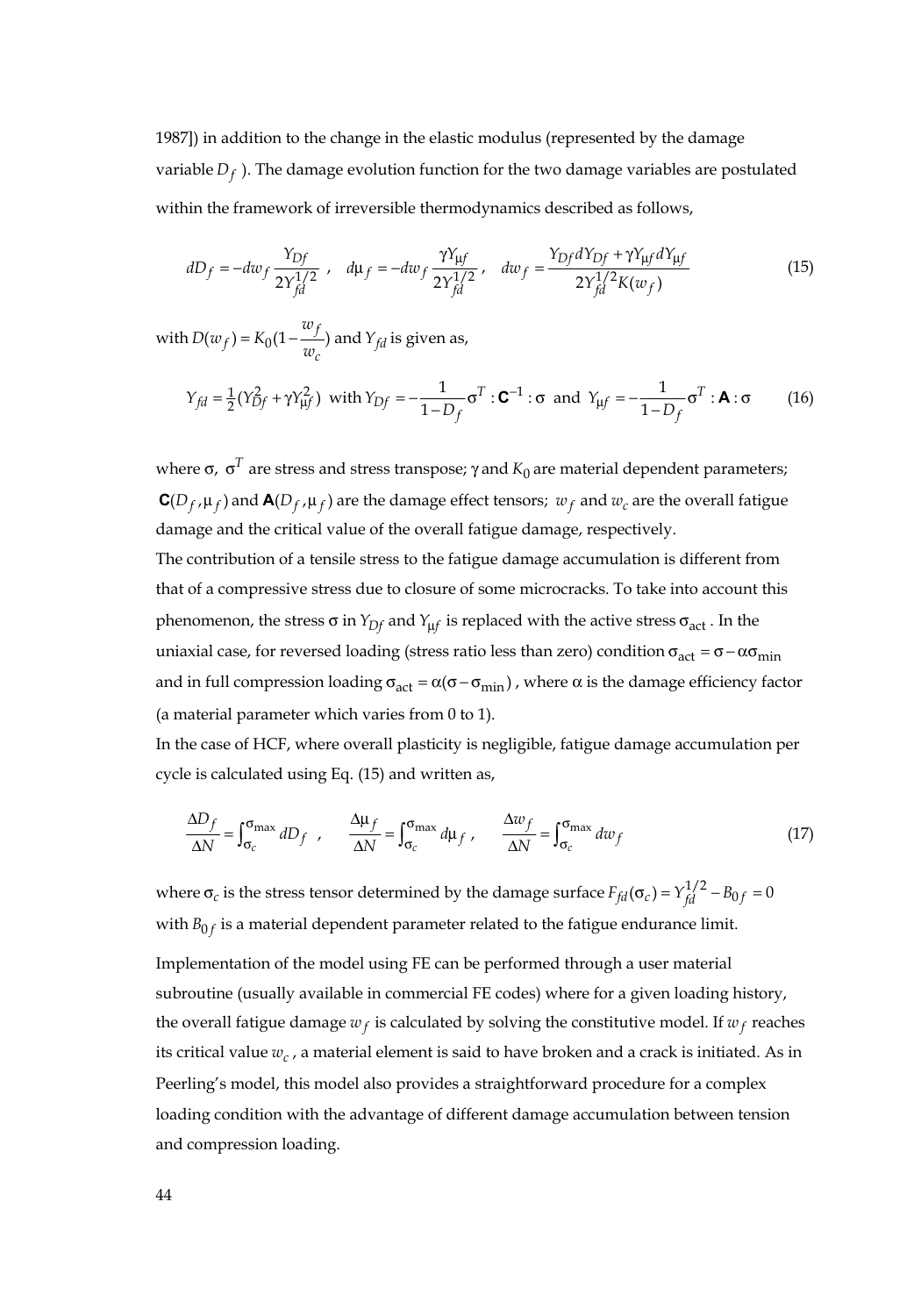The material parameters γ,  $K_0$ ,  $\alpha$ ,  $B_0$  *f* and  $w_c$  needed for this model are determined from monotonic tensile and stress-controlled uniaxial fatigue tests. The details of the procedures to obtain these parameters are given in [Chow &Wei, 1999].

#### *4.4 Lemaitre model*

Contrary to the previous models, the two scale fatigue model by [Lemaitre *et al*., 1999] offers the possibility to account for micro-plasticity and micro-damage which characterize HCF. In HCF, damage and plasticity occur at the microscale and have no influence on the elastic macroscopic behaviour except in the failure stage [Lemaitre *et al.*, 1999]. This model describes the fatigue process prior to macrocrack initiation.

The model considers a representative volume element in a body and it postulates that inside the RVE, a micoscale volume *M* is included (i.e. inclusion). The model is schematically described in Figure 13, where the superscripts μ, *e* and *p* refer to microscopic



*Figure 13: Micro-element embedded in elastic RVE [Lemaitre & Desmorat, 2005]* 

variables, elastic properties and plastic properties, respectively. The matrix that surrounds the inclusion has elastic properties *E*, ν of the RVE. The inclusion *M* itself has the same elastic properties as the matrix but it undergoes plastic deformation and is subjected to damage. The yield stress of the inclusion is taken equal to the fatigue limit of the material

∞σ *<sup>f</sup>* . Thus, neither plasticity nor damage occur below this value. When the damage

variable reaches a critical value, the inclusion is broken which corresponds to fatigue macrocrack initiation.

At the mesoscale, the stress is denoted as  $\sigma$  and the total, elastic and plastic strains are denoted as ε, ε*<sup>e</sup>* and ε*<sup>p</sup>* , respectively. Their values are known from a FE computation. As for HCF, the plastic strain  $\varepsilon^p$  is considered zero.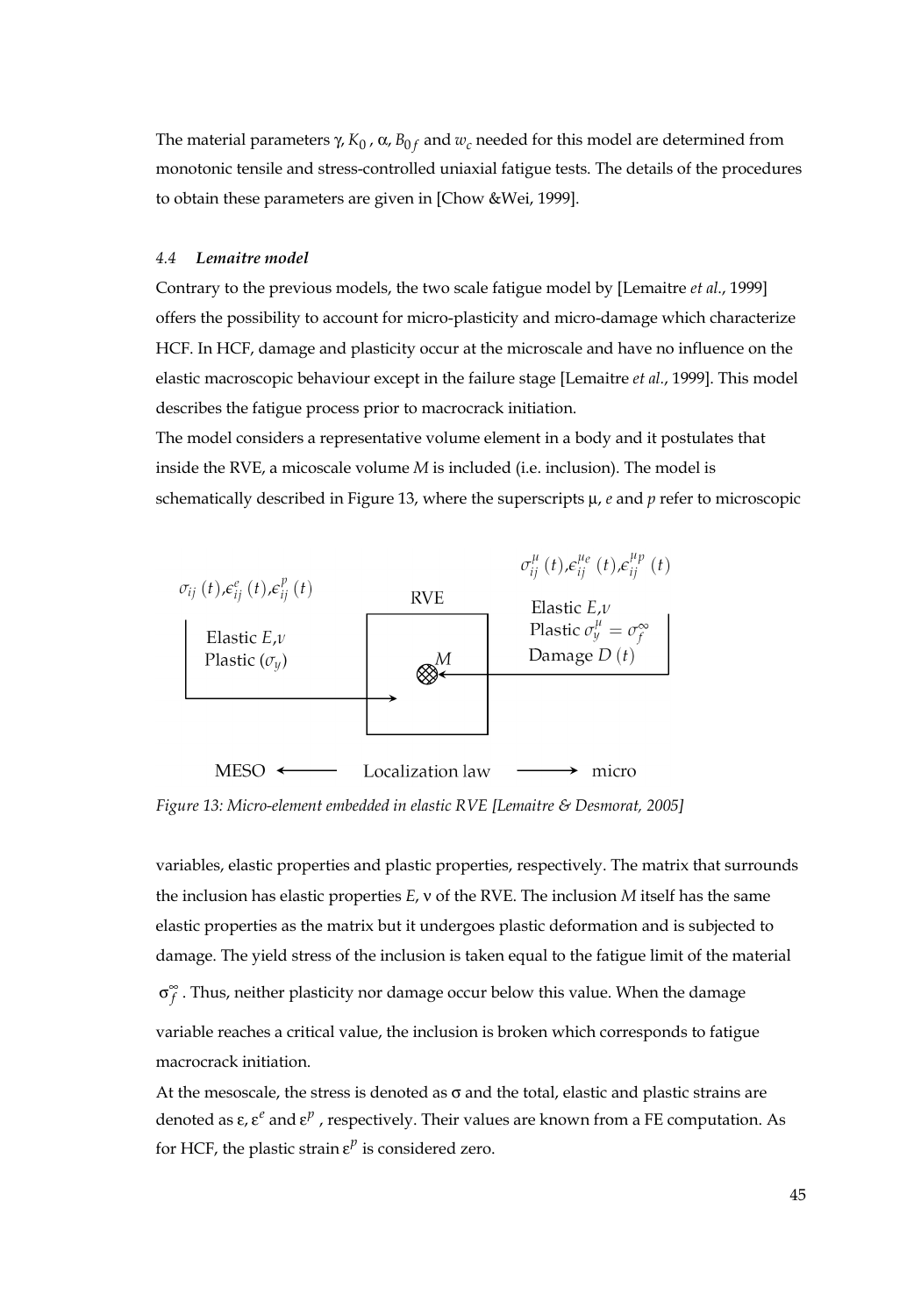In order to describe the damage development at microscale, the stress and strain state of volume *M* have to be known. These entities are evaluated using the Eshelby-Kröner localization law of micromechanics [Eshelby, 1957; Kroner, 1961] which relates the strain at microscale to the mesoscopic strain. For a spherical inclusion, the localization law reads,

$$
\varepsilon_{ij}^{\mu} = \varepsilon_{ij} + \beta(\varepsilon_{ij}^{\mu p} - \varepsilon_{ij}^{p}) \text{ with } \beta = \frac{2}{15} \frac{4 - 5v}{1 - v}
$$
 (18)

The strain in the inclusion is divided into an elastic part and a plastic part  $\varepsilon_{ij}^{\mu} = \varepsilon_{ij}^{\mu e} + \varepsilon_{ij}^{\mu p}$ where the elastic part is written as

$$
\varepsilon_{ij}^{\mu e} = \frac{1 + v}{E} \frac{\sigma_{ij}^{\mu}}{1 - D} - \frac{v}{E} \frac{\sigma_{kk}^{\mu}}{1 - D} \delta_{ij}
$$
(19)

The damage loading surface ( $f^{\mu} = 0$ ) of the inclusion, considering linear kinematic hardening, is given as

$$
f^{\mu} = (\tilde{\sigma}^{\mu} - X^{\mu})_{eq} - \sigma_f^{\infty}
$$
 (20)

with (.)*eq* is the von Mises equivalent,  $\tilde{\sigma}^{\mu} = \frac{\sigma^{\mu}}{1 - D}$  is the effective stress and  $X^{\mu}$  is the microscale back stress.

The set of constitutive equations for plastic strain, linear kinematic hardening and damage evolution law is:

$$
\dot{\varepsilon}_{ij}^{\mu p} = \frac{3}{2} \frac{\tilde{\sigma}_{ij}^{\mu D} - X_{ij}^{\mu}}{(\tilde{\sigma}_{\mu} - X^{\mu})_{eq}} \dot{p}^{\mu} , \qquad \dot{X}_{ij}^{\mu} = \frac{2}{3} C_y (1 - D) \dot{\varepsilon}_{ij}^{\mu p}
$$
(21)

$$
\dot{D} = \left(\frac{\gamma^{\mu}}{S}\right)^{s} \dot{p}^{\mu} \quad \text{if} \quad p^{\mu} > p_D^{\mu}, \quad D = D_c \tag{22}
$$

If *D* reaches the critical value  $D_c$ , the crack initiates. The superscript *D* denotes the

deviatoric properties  $(.)_{ij}^D = (.)_{ij} - (1/3) \delta_{ij}(.)_{kk}$ ,  $p^{\mu}$  is the accumulated plastic strain and the plastic modulus*Cy* , the damage strength *S* and the damage exponent *s* are material dependent parameters. The damage energy release rate  $Y^{\mu}$  is given as,

$$
Y^{\mu} = \frac{1 + v}{2E} \left[ \frac{\left\langle \sigma^{\mu} \right\rangle^{+} \left\langle \sigma^{\mu} \right\rangle^{+}}{(1 - D)^{2}} + h \frac{\left\langle \sigma^{\mu} \right\rangle^{-} \left\langle \sigma^{\mu} \right\rangle^{-}}{(1 - hD)^{2}} \right] - \frac{v}{2E} \left[ \frac{\left\langle \sigma_{kk}^{\mu} \right\rangle^{2}}{(1 - D)^{2}} + h \frac{\left\langle -\sigma_{kk}^{\mu} \right\rangle^{2}}{(1 - hD)^{2}} \right]
$$
(23)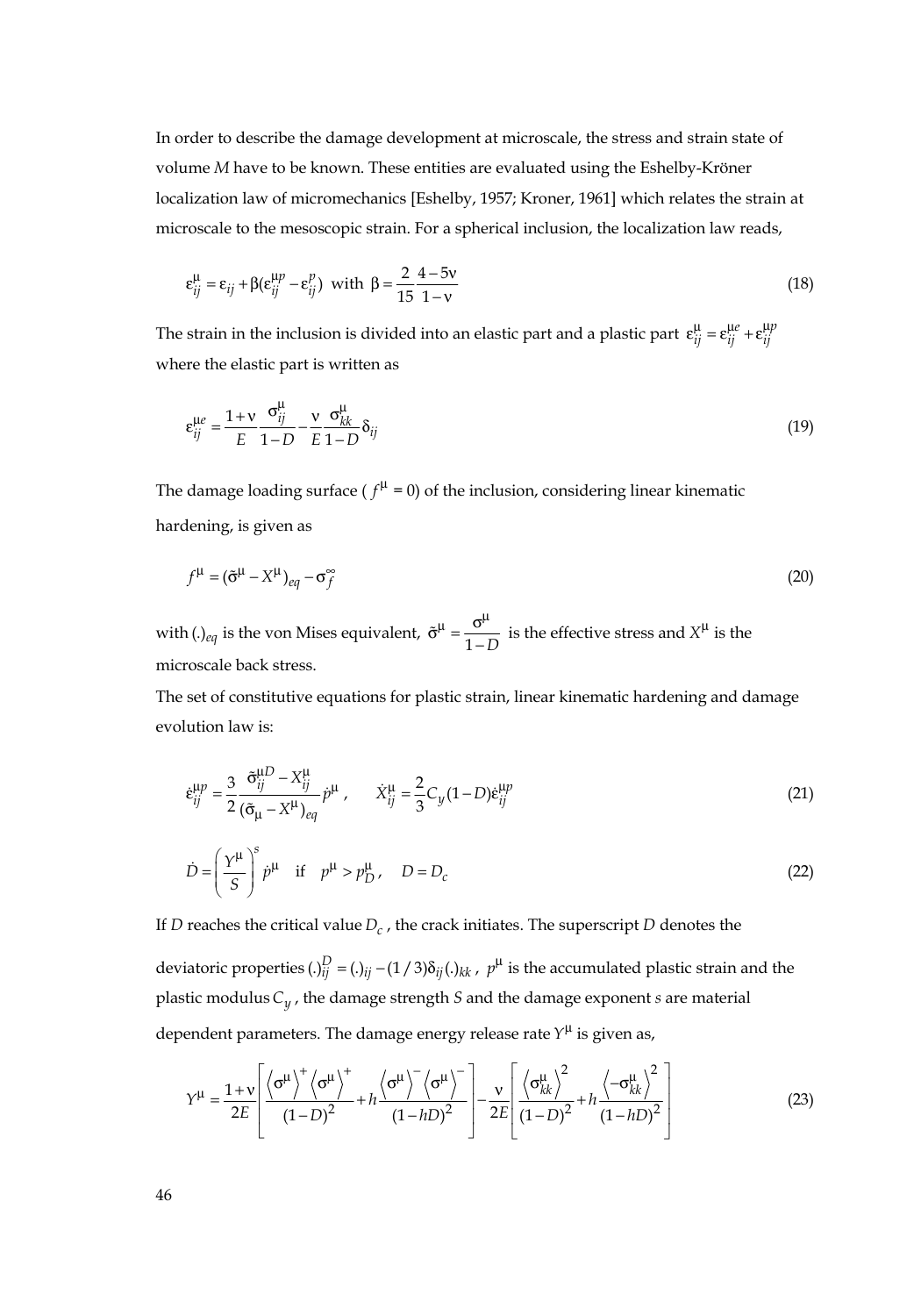where the  $\langle \sigma^{\mu} \rangle^+$  and  $\langle \sigma^{\mu} \rangle^-$  denote the positive and negative parts of the principle stress tensor, respectively. A smaller damage growth during compression due to micro-defects closure is accounted for by parameter *h*. An often applied value for metals is  $h = 0.2$ [Lemaitre & Desmorat, 2005]. The plastic damage threshold  $p_D^{\mu}$  is calculated as,

$$
p_D^{\mu} = \varepsilon_{pD} \left( \frac{\sigma_u - \sigma_f^{\infty}}{\frac{1}{2} (\Delta \sigma^{\mu})_{eq} - \sigma_f^{\infty}} \right)^m
$$
 (24)

with ε*pD* is the plastic threshold at monotonic uniaxial tension and *m* is a material dependent parameter. The material parameters *S*, *s*,  $\varepsilon$ <sub>*nD*</sub>, *m* and *D<sub>c</sub>*) can be identified by the 'fast identification method' given in [Lemaitre & Desmorat, 2005]. The method requires results from tensile tests as well as low and high cycles fatigue tests.

The model accounts not only for complex loading and micro-defects closure, but also for microplasticity, which is an important physical feature of HCF. Moreover, HCF damage is influenced by the initial state of the materials, i.e. the initial plastic strain and the initial damage which are induced by the thermo-mechanical history of casting, metal forming, welding, and also damages by accident. These initial conditions can be introduced into the model as initial values  $\epsilon^p = \epsilon_0^p$  and  $D(t = 0) = D_0$ .

#### *4.5 Application example of Lemaitre model*

In [Lemaitre & Desmorat, 2005], an application example of their two scale fatigue damage model is described. The model is used to predict the crack initiation period of a tubular component. The middle part of the tube is thinned to facilitate crack initiation (Figure 14(a)). The total length of the tube is  $L = 250$  mm with inner radius of  $r = 27.5$  mm. The thickness of the thinned part varies from 1.2 to 0.6 mm. The tube was loaded in tensiontorsion with proportional and non-proportional (900 out of phase) loading conditions. The maximum applied force and torque are  $F_{\text{max}} = 14000 \text{ N}$  and  $C_{\text{max}} = 420 \text{ N}$ m, respectively. The mesoscale variables are obtained through an elastic FE analysis of the tube. The history of (elastic/plastic) strains and stresses at every instant (time *t*) at the thinned part are known from this reference computation. As the microscale variables at  $t_n$  and the mesoscale variables at  $t_n$  and  $t_n + 1$  are known, the microscale variables at  $t_n + 1$  can be determined as follows [Lemaitre & Desmorat, 2005],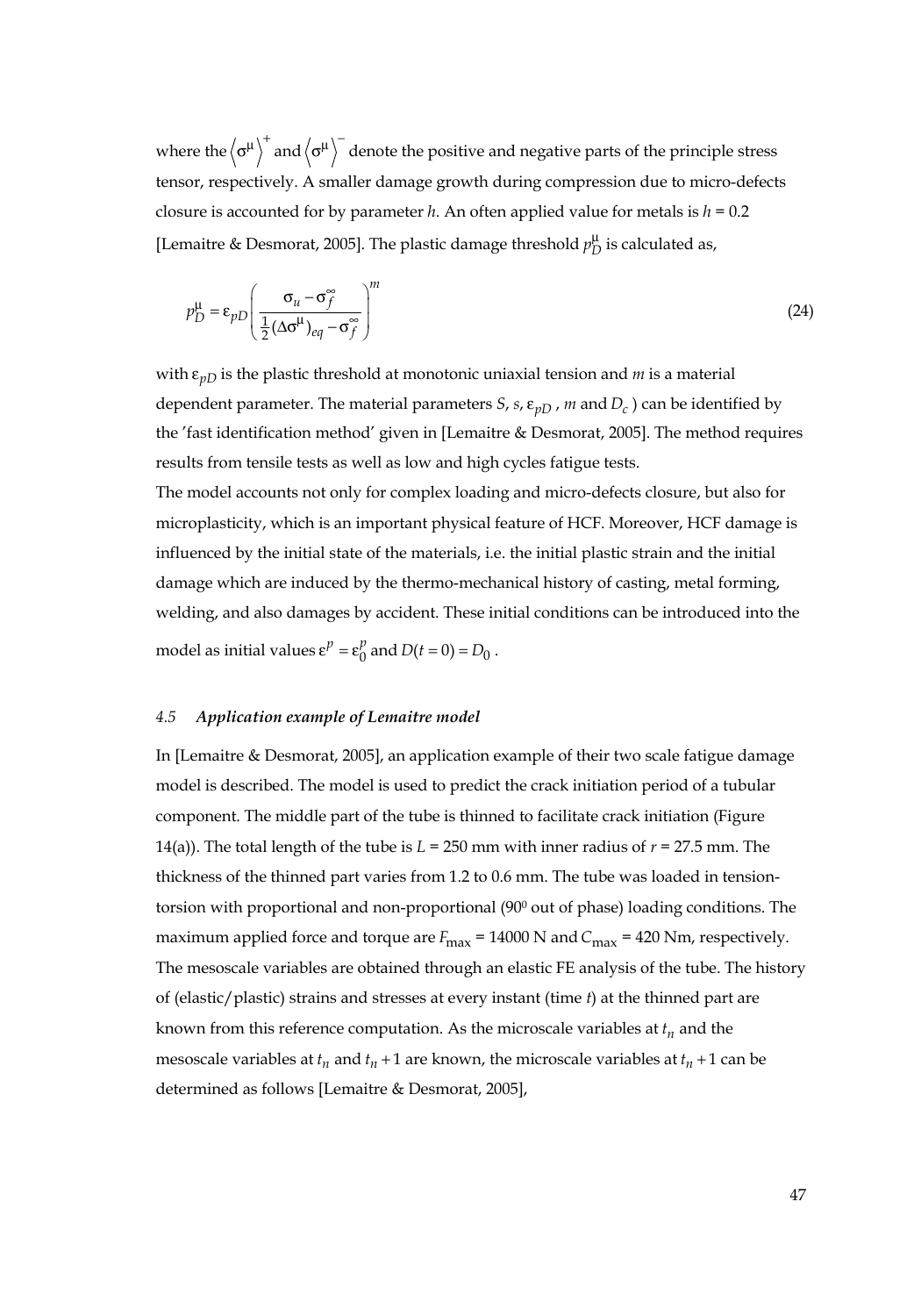• A **local elastic prediction** assumes elastic behaviour ( $\varepsilon^{\mu p} = \varepsilon_n^{\mu p}$ ,  $X^{\mu} = X_n^{\mu}$  and  $D = D_n$ ), which gives the following variables,

$$
\varepsilon^{\mu} = \varepsilon + \beta(\varepsilon_n^{\mu p} - \varepsilon_{n+1}^p), \quad \tilde{\sigma}^{\mu} = \sigma - 2G(1 - \beta)(\varepsilon_n^{\mu p} - \varepsilon_{n+1}^p)
$$
(25)

• A **local plastic predictor** is used. If the variables obtained from the elastic predictor satisfy  $f^{\mu} \le 0$  , the  $\tilde{\sigma}_{n+1}^{\mu} = \tilde{\sigma}^{\mu}$  ,  $\epsilon_{n+1}^{\mu} = \epsilon^{\mu}$  and  $\epsilon_{n+1}^{\mu e} = \epsilon^{\mu e}$  are set. Otherwise, the following nonlinear equation has to be solved using the Newton iterative scheme:

$$
R_s = s_{n+1}^{\mu} + \frac{2}{3} \mathbf{G} m_{n+1}^{\mu} \Delta p^{\mu} - \mathbf{E} : \varepsilon_{n+1} + 2 G \beta \varepsilon_{n+1}^{\mu} + 2 G (1 - \beta) \varepsilon_n^{\mu} + X_n^{\mu} = 0
$$
  
\n
$$
R_p = (s_{n+1}^{\mu})_{eq} - \sigma_f^{\infty} = 0
$$
\n(26)

where  $s^{\mu} = \tilde{\sigma}^{\mu} - X^{\mu}$ ,  $\mathbf{G} = 3G(1-\beta) + C_y(1-D_n)$ ,  $G = \frac{E}{2(1+v)}$ ,  $m^{\mu} = \frac{2}{3}(s^{\mu} + D_s^{\mu})$ ,  $\Delta p^{\mu} = p_{n+1}^{\mu} - p_n^{\mu}$  v and **E** is the elastic tensor. After convergence,  $\Delta p$  and  $s_{n+1}^{\mu}$  are obtained and the rest of the variables at  $t_{n+1}$  including  $D_{n+1}$  can be determined. The process is repeated until  $D_c$  is reached.

The material parameters (ductile steel) used in the simulation are: *E* = 200 GPa, ν = 0.3, <sup>σ</sup>*<sup>y</sup>* = 380 MPa, σ*<sup>u</sup>* = 474 MPa, *Cy* = 50 GPa, ∞σ*<sup>f</sup>* = 180 MPa, ε*pD* = 0.05, *m* = 3, *S* = 2.6 MPa, *<sup>s</sup>*  $= 2$ ,  $h = 0.2$  and  $D_c = 0.3$ . Figure 14(b) gives the comparison between the number of cycles to crack initiation according to tests  $N^{\exp}$  and the number of cycles to crack initiation



*Figure 14. (a) A thinned tube (b) Two-scale fatigue model predictions [Lemaitre & Desmorat, 2005]*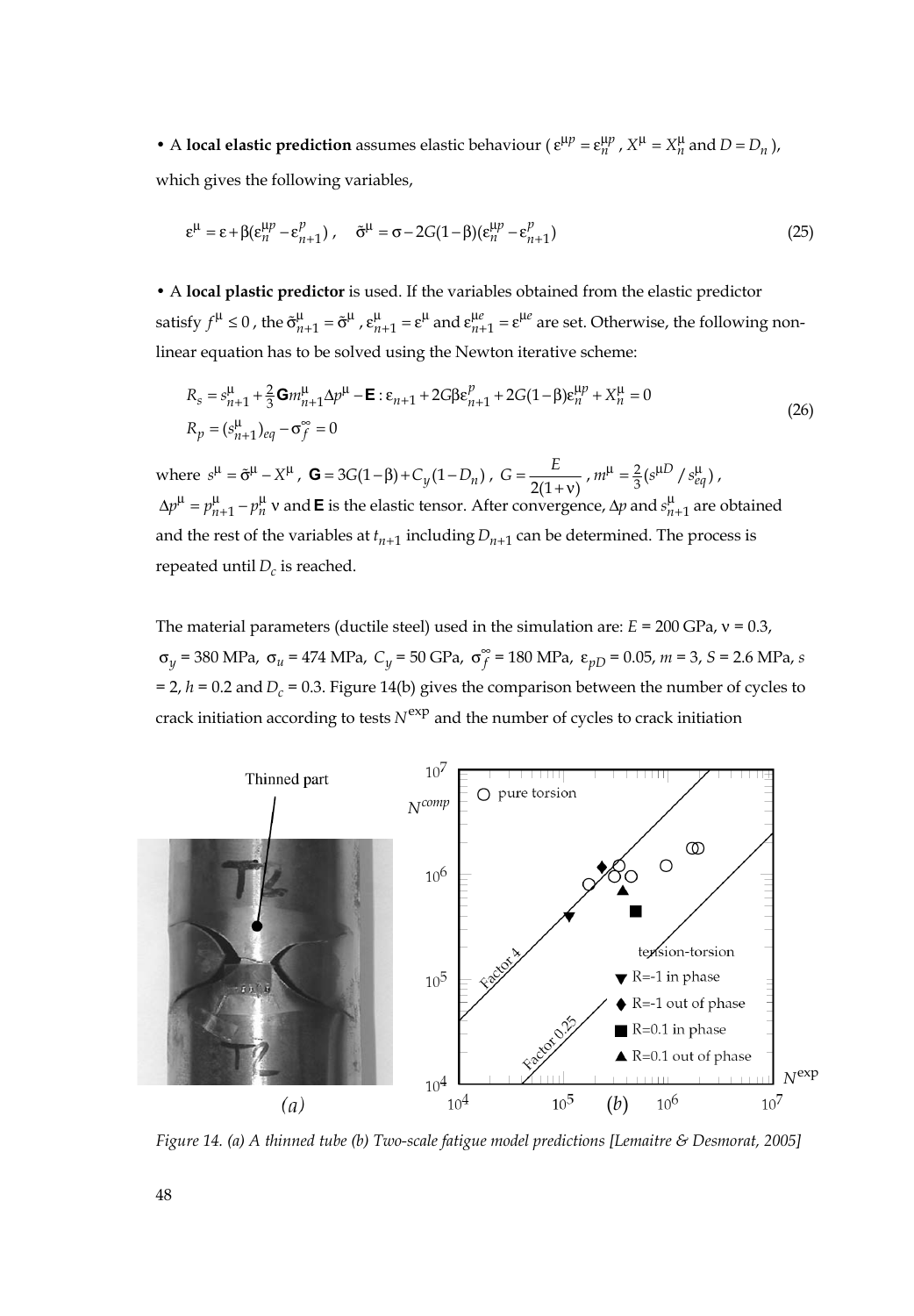according to the computation  $N^{\text{comp}}$  of the thinned tube with pure torsion and tensiontorsion cyclic loads. Figure 14 indicates that the number of cycles at failure is predicted with reasonable accuracy, especially when bearing in mind that the fatigue life is subjected to significant scatter.

# **5 Cohesive zone model**

#### *5.1 Introduction*

In this section as opposed to the previous section, a discontinuous approach to fatigue fracture is presented. Where the CDM is dedicated to crack initiation, the cohesive zone model (CZM) given in this section is aimed at describing crack propagation. The concept of CZM was first introduced by Dugdale [Dugdale, 1960] and Barenblatt [Barenblatt, 1962]. A cohesive zone is placed in front of the physical crack tip at a predefined crack path. Separation between two adjacent virtual surfaces is resisted by the presence of the cohesive traction. The cohesive traction represents the inter-atomic forces and acts as the resistance to crack propagation. During loading, the atomic structure changes and this can be reflected by variations in the cohesive traction. A cohesive law defines the traction as a function of the separation of the boundaries of the cohesive zone. It describes the constitutive behaviour of the CZM.

As discussed in Section 2.1.3, the mechanism of fatigue crack growth consists of plastic blunting and subsequent sharpening of the crack tip. The crack tip opening displacement during blunting directly influences the crack extension during sharpening where a larger displacement results in a longer crack extension. Therefore, it is convenient to use the cohesive zone model to describe fatigue crack growth as it directly deals with crack tip opening (separation).

There is a great variety in Traction-Separation Laws (TSLs) (summarized in [Chandra *et al*., 2002]) but they all exhibit the same global behaviour. Upon the application of external loads to a cracked body (Figure 15 shows TSL in normal direction), the cohesive surfaces separate gradually leading to an increase in traction  $T_n$  until a maximum value  $\sigma_{\text{max}}$  o is reached. This maximum is called the cohesive strength. The traction decreases to approximately zero as the separation  $\Delta_n$  reaches a critical value  $\delta_{\text{sen}}$ . In a cohesive zone, the progressive deterioration of the material strength in front of the crack tip is represented by the reduction of the cohesive traction.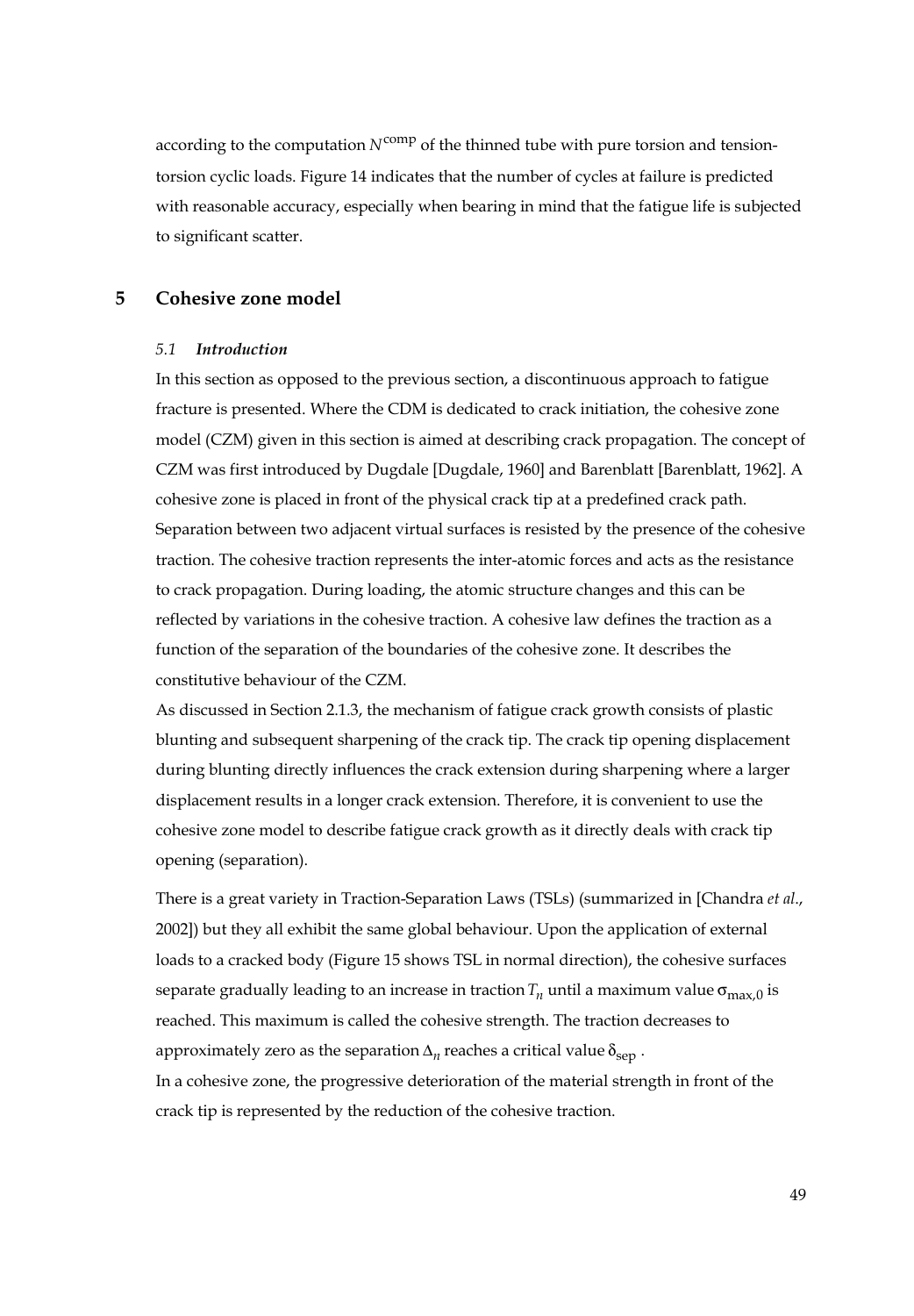

 *Figure 15: Cohesive process zone [Shet & Chandra, 2002]* 

# *5.2 Cohesive zone formulation*

Using the principle of virtual work, the mechanical equilibrium considering the effect of the cohesive tractions is written as

$$
\int_{V} \sigma : \delta \mathbf{e}dV - \int_{S_{int}} T_{CZ} \cdot \delta \Delta dS = \int_{S_{ext}} T_e \cdot \delta u dS
$$
\n(27)

where *V* is the specimen volume,  $S_{int}$  is the internal cohesive surface and  $S_{ext}$  is the external surface (Figure 16), σ is the Cauchy stress tensor, ε is the strain tensor, *u* is the displacement vector,  $T_{CZ}$  denotes the cohesive traction vector,  $T_e$  is the external traction vector and Δ is a vector representing the separation displacement across the two adjacent cohesive surfaces. The cohesive tractions consist of normal and tangential components:  $T_{CZ} = T_n n + T_t t$ . Symbols *n* and *t* denote the unit vectors normal and tangent to the



*Figure 16: Schematic representation of mechanical equilibrium using CZM*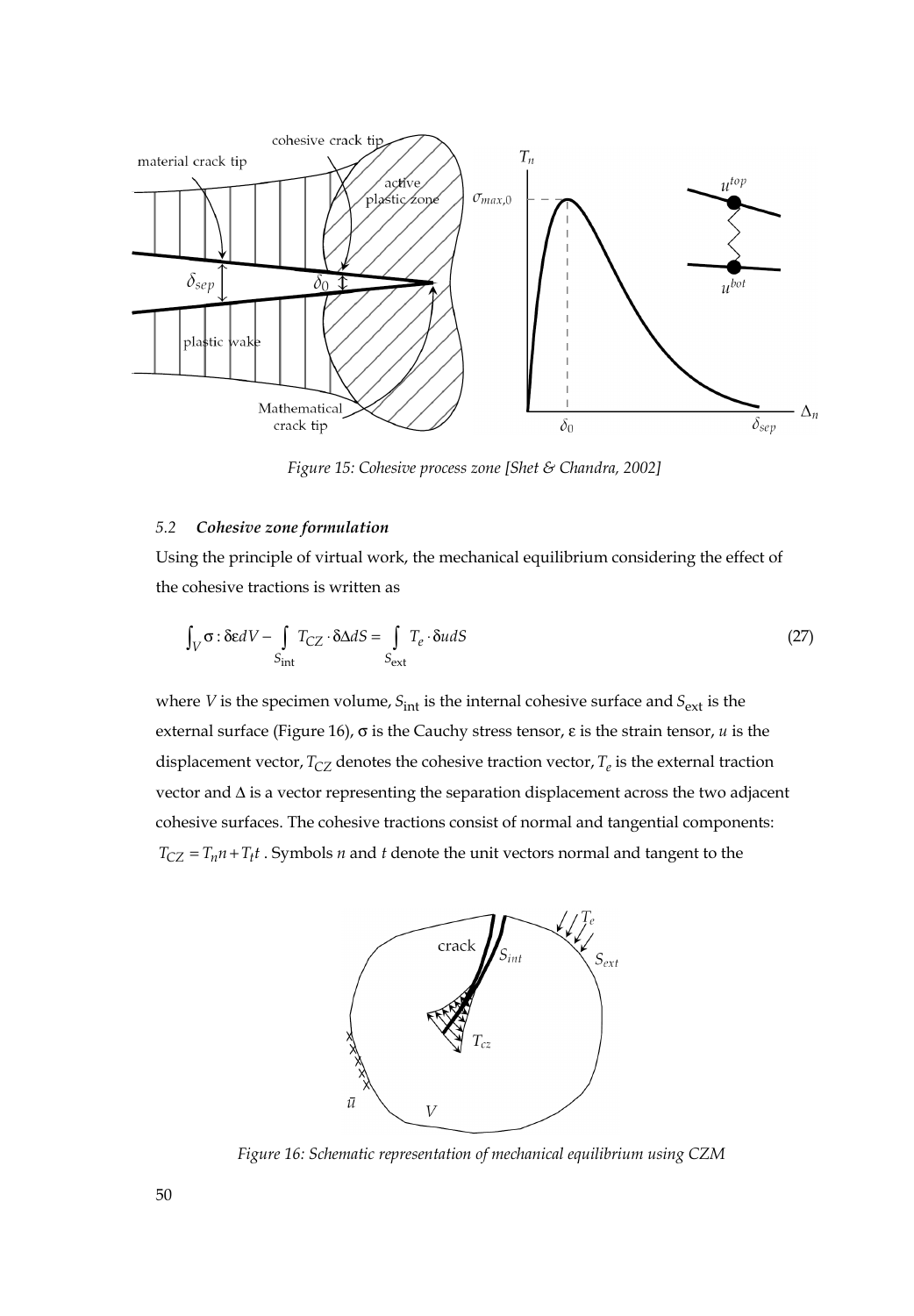cohesive surface, respectively. The separation displacement vector,  $\Delta = \Delta_n n + \Delta_t t$ , is calculated from the displacements ( $u^{top}$  and  $u^{bot}$  in Figure 15) of the opposing cohesive surfaces, where  $\Delta_n$  and  $\Delta_t$  are the normal and tangential separation displacements, respectively.

One of the most common TSL is an exponential traction law [Needleman, 1990] given as follows,

$$
T_n = \sigma_{\max,0} e \exp\left(-\frac{\Delta_n}{\delta_0}\right) \left\{ \frac{\Delta_n}{\delta_0} \exp\left(-\frac{\Delta_t^2}{\delta_0^2}\right) + (1-q)\frac{\Delta_n}{\delta_0} \left[1 - \exp\left(-\frac{\Delta_t^2}{\delta_0^2}\right)\right] \right\}
$$
  
\n
$$
T_t = 2\sigma_{\max,0} e q \frac{\Delta_t}{\delta_0} \left(1 + \frac{\Delta_n}{\delta_0}\right) \exp\left(-\frac{\Delta_n}{\delta_0}\right) \exp\left(-\frac{\Delta_t^2}{\delta_0^2}\right)
$$
\n(28)

where  $\delta_0$  is called the characteristic length which describes the separation required to reach the cohesive strength in normal loading (Figure 15),  $e = \exp(1)$ , *q* is the coupling representation between normal and shear tractions i.e. the ratio between the area under the functions of pure tangential and pure normal traction.

#### *5.3 Damage mechanism*

*t*

Simulation of crack propagation under cyclic loading is conducted by introducing a damage mechanism into the cohesive zone that describes the material degradation due to accumulated irreversible deformation. The amount of material degradation can be quantitatively represented by a damage variable  $(0 \le D \le 1)$ . A value in between 0 and 1 results in a reduced cohesive stiffness.

The cohesive traction function depends on the current state of damage as well as the current separations which leads to an irreversible and history dependent tractionseparation equation. Using the *effective stress* concept [Lemaitre, 1996], the damage variable is incorporated into the TSL of Eq. (28) by replacing the initial cohesive strength of the undeteriorated material  $\sigma_{\text{max},0}$  with the current cohesive strength of the deteriorated material given as [Roe & Siegmund, 2003],

$$
\sigma_{\text{max}} = \sigma_{\text{max},0}(1 - D) \tag{29}
$$

where  $D = \int \dot{D} dt$ . The damage evolution function  $\dot{D}$  is given as,

$$
\dot{D} = \frac{\left| \dot{\overline{\Delta}} \right|}{\delta_{\text{sep}}} \left[ \frac{\overline{T}}{\sigma_{\text{max}}} - C_f \right] H(\overline{\Delta} - \delta_0) \text{ and } \dot{D} \ge 0 \tag{30}
$$

51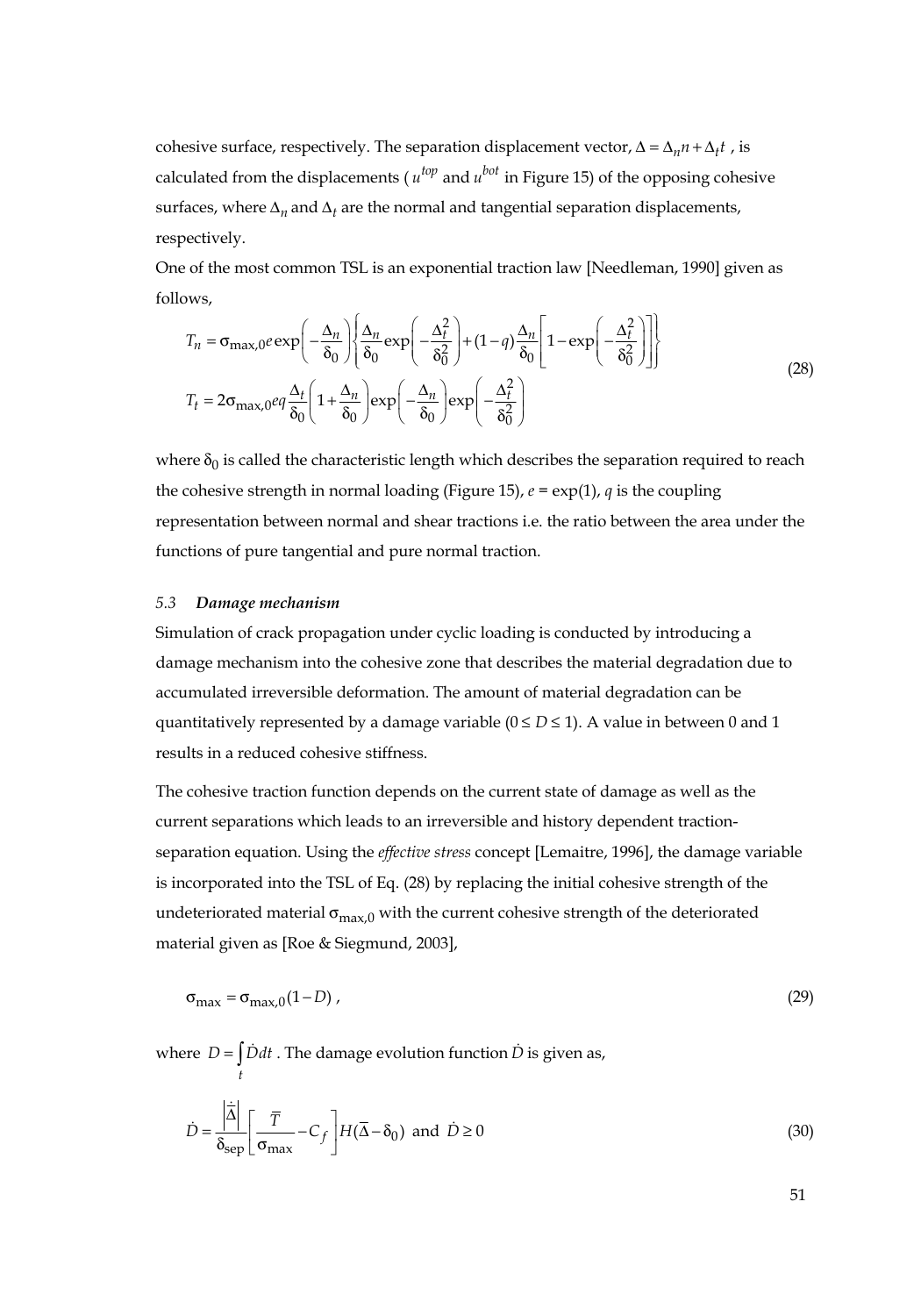where *H* is the Heaviside function and  $\dot{\overline{\Delta}}$  is the rate of the displacement resultant. The parameters  $\dot{\Delta}$  ,  $\overline{T}$  and  $C_f$  are given as,

$$
\overline{\Delta} = \sqrt{\Delta_n^2 + \Delta_t^2}, \ \ \overline{T} = \sqrt{T_n^2 + \frac{T_t^2}{2eq^2}}, \ \ C_f = \frac{\sigma_f^c}{\sigma_{\text{max},0}}, \ \ 0 < C_f < 1 \tag{31}
$$

where  $\sigma_f^c$  the cohesive zone endurance limit which is related to the fatigue threshold. In order to properly describe fatigue crack propagation under cyclic loading, the paths of unloading and reloading need also to be considered for the irreversible CZM (illustrated in Figure 17). In [Wang & Siegmund, 2006], the unloading-reloading path in normal and tangential loading direction are given as,

$$
T_n = T_{n,\max} + \frac{T_{n,\max}}{\Delta_{n,\max}} (\Delta_n - \Delta_{n,\max}) \quad T_t = T_{t,\max} + \sqrt{2e} \frac{\sigma_{\max}}{\delta_0} (\Delta_t - \Delta_{t,\max}) \tag{32}
$$

where  $\Delta_{n,\text{max}}$  is the maximum value of normal separation before unloading and  $T_{n,\text{max}}$  is the corresponding normal traction (Eq. (28)) with  $\sigma_{\text{max},0}$  replaced by  $\sigma_{\text{max}}$ . A similar definition is also applied to the tangential direction.



*Figure 17: Schematic representation of unloading and reloading behaviour during cyclic loading; reduction of the cohesive strength due to accumulation of damage* 

## *5.4 Cohesive Parameters*

The cohesive parameters include the cohesive strength  $\sigma_{\text{max},0}$  , the characteristic length  $\delta_0$  , the cohesive energy φ and the cohesive zone endurance limit σ*<sup>c</sup> <sup>f</sup>* . The endurance limit which is represented by the ratio  $C_f$  is set to be 0.25 [Roe & Siegmund, 2003]. The cohesive strength is related to the yield stress of the bulk material ( $\approx 2\sigma_y$  to  $3\sigma_y$ ) [Chen & Kolednik,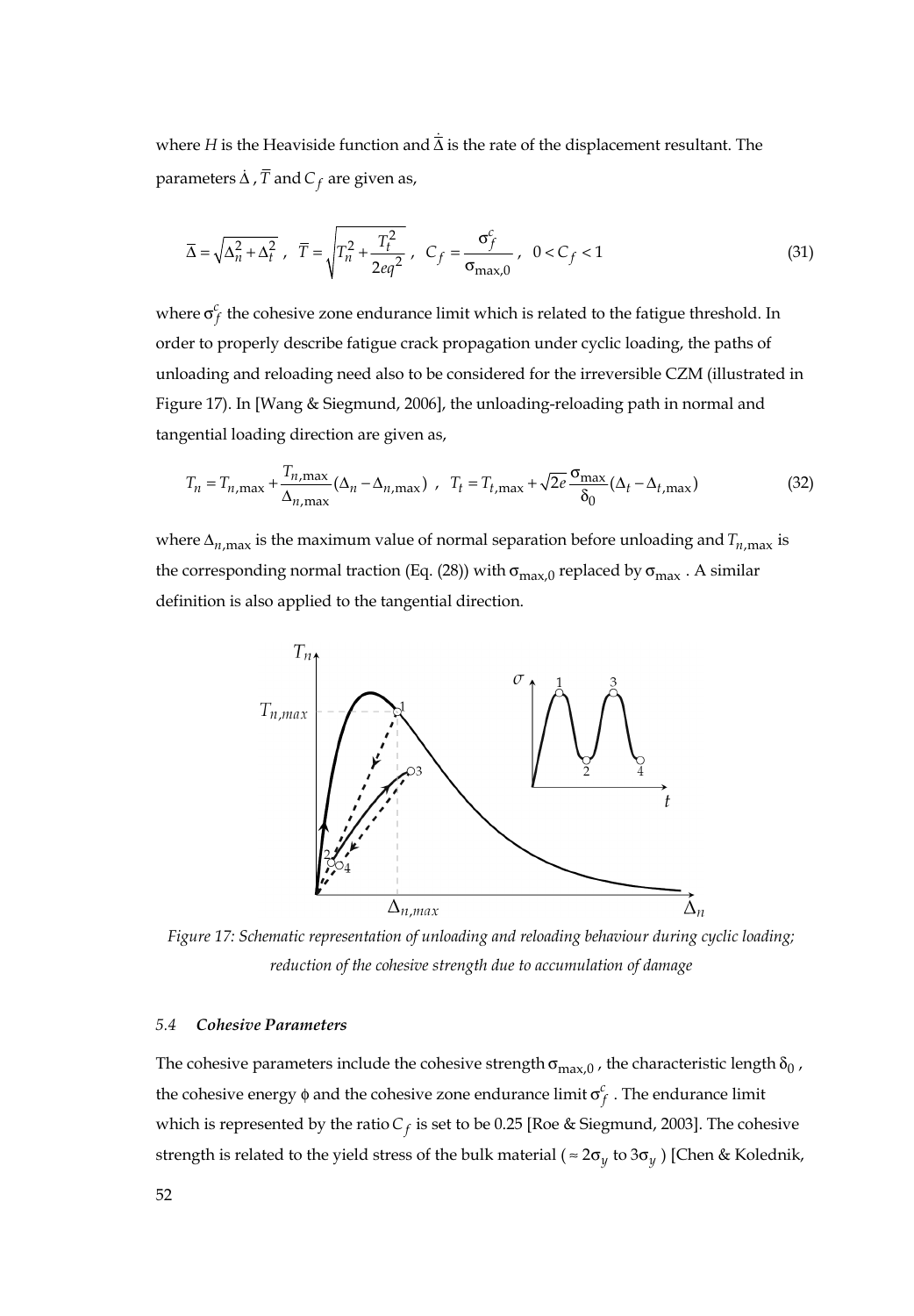2005]. The cohesive energy is equal to the area under the TSL (Figure 15) and for an exponential TSL as given previously, the cohesive energy is  $\phi = \sigma_{\text{max},0} e \delta_0$ . This energy is equal to the fracture energy *G<sub>c</sub>* of the material [Chen & Kolednik, 2005].

#### *5.5 FE implementation*

Implementation of the model in FE consists of describing the cohesive element constitutive behavior according to the TSL as well as the damage definition. Zero thickness cohesive elements are placed in front of a predefined crack path and their upper and lower nodes are connected to the bulk elements. In the initial state, the cohesive element and the facing edges of the neighbouring bulk elements occupy the same spatial position; at deformed state, normal and tangential tractions are induced between the neighbouring bulk elements. The cohesive element stiffness matrix  $\kappa_{\rm coh}^{el}$  and the element force vector  $\mathbf{f}_{\rm coh}^{el}$  are given as,

$$
\mathbf{K}_{\text{coh}}^{el} = \int_{-1}^{1} \mathbf{B}^{T} \Theta \mathbf{D} \Theta^{T} \mathbf{B} \det \mathbf{J} d\xi, \quad \mathbf{f}_{\text{coh}}^{el} = \int_{-1}^{1} \mathbf{B}^{T} \Theta \mathbf{T} \det \mathbf{J} d\xi, \tag{33}
$$

where **B** is the shape function matrix, **J** is the Jacobian matrix, Θ is the transformation matrix, *x* is element natural coordinate and the stiffness matrix **D** and **T** are defined as

$$
\mathbf{D} = \begin{bmatrix} \frac{\partial T_t}{\partial \Delta_t} & \frac{\partial T_t}{\partial \Delta_n} \\ \frac{\partial T_n}{\partial \Delta_t} & \frac{\partial T_n}{\partial \Delta_n} \end{bmatrix}, \quad \mathbf{T} = \begin{bmatrix} T_t \\ T_n \end{bmatrix} \tag{34}
$$

If the critical damage is reached, due to separation in cohesive elements during unloading and reloading, the cohesive element is said to be broken and the crack tip is extended.

## *5.6 Application example of the fatigue crack growth model based on CZM*

In [Ural et al., 2009], an application of CZM to predict the fatigue crack growth rate including crack retardation due to an overload is given. A compact tension (CT) specimen made of aluminium alloy A356-T6 is loaded in tension with *<sup>P</sup>*max = 4144.4 N and *<sup>P</sup>*max <sup>=</sup> 3230 N with stress ratio  $R = 0.1$  and  $R = 0.5$ , respectively. At the predefined crack path, 60 cohesive elements are placed inside 13080 bulk elements under plane strain assumption. A slightly different TSL, i.e. a triangle-based TSL, is used as well as a slightly modified damage function of Eq. (30). Cycle by cycle simulation of high cycle fatigue is prohibitively expensive. An extrapolation scheme was proposed to predict the crack growth life of the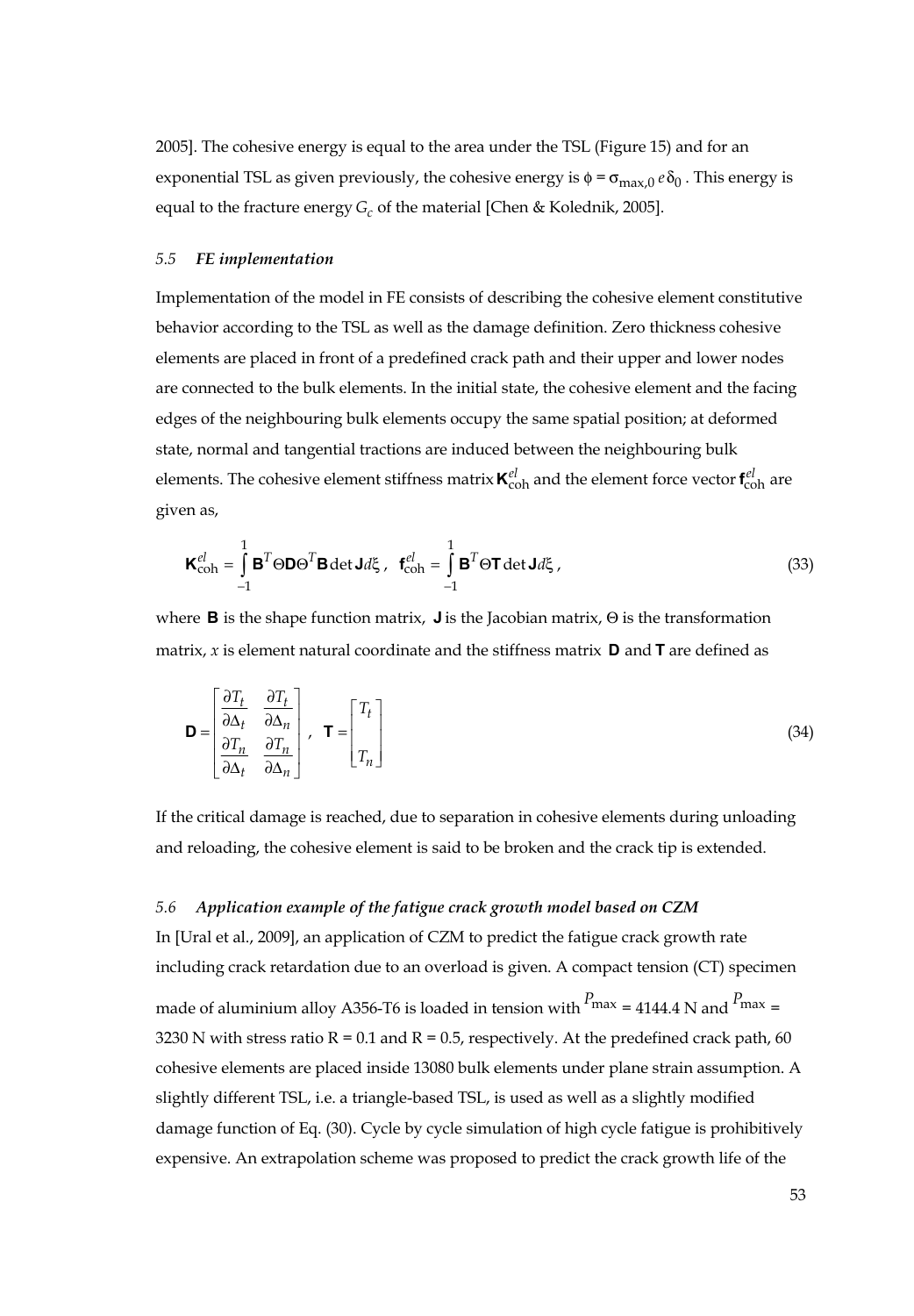specimens where a crack extension is estimated in a large number of cycles by a scaling function. Figure 18 shows comparison between experimental results and the prediction results of the model. The figure indicates that there is a moderate to reasonable agreement between the prediction and the test. More research is required in order to determine the cause of the scatter in the prediction results.



*Figure 18a. Prediction results on crack retardation: the overload was applied at N = 4000 [Ural et al., 2009]*



*Figure 18b. Results of a CZM prediction on crack growth rate of aluminium alloy A356-T6 specimen [Ural et al., 2009]*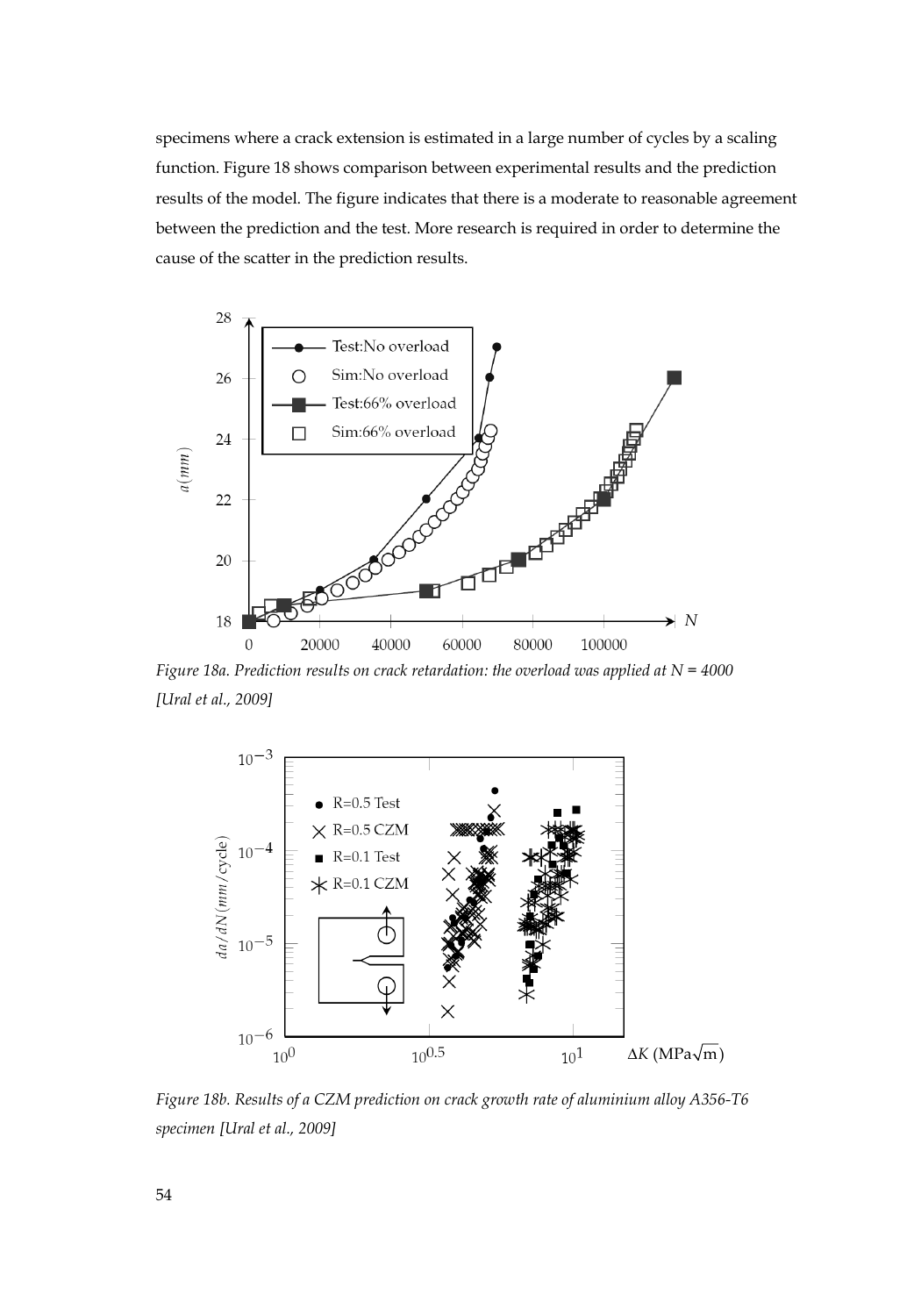## **6 Evaluation and conclusion**

The total fatigue life comprises of the crack initiation and the crack propagation periods. Crack initiation in metallic materials is caused by cyclic slip and is greatly influenced by the surface condition such as the surface roughness or the presence of a (sharp) notch. On the other hand, crack propagation involves the alternate blunting and sharpening of the crack tip and depends strongly on the material properties and the defect size. The theoretical background of any method to predict the crack initiation and/or crack propagation periods should be based on the corresponding mechanisms. There are two engineering models widely used to predict the fatigue life of a structure or component. The model based on the S-N curves is strongly based on empirical data. The fatigue life prediction method based on linear elastic fracture mechanics (LEFM) has a physical background. However, it utilizes an empirical law to describe the relation between Δ*K* and *da*/*dN*. Application of these models is difficult or impossible in complex loading conditions such as multiaxial and non-proportional loading. Sequences in loads in case of variable amplitude loading influence the fatigue life, but this is poorly covered by both models.

Alternative models are summarized in this article based on continuum damage mechanics (CDM). Contrarily to the S-N curve model and the LEFM model, these models consider the fatigue process on a microlevel. The models can be implemented in numerical procedures, such as a FE model, to determine the fatigue life. The phenomenological CDM concept is shown to provide a good basis for crack initiation simulation. This paper summarizes four existing CDM based models dedicated to fatigue crack initiation.

Each of the CDM-based model describes the process during crack initiation using a damage accumulation mechanism. Due to loading, damage accumulates according to the damage mechanism up to a defined critical value which represents the crack initiation. Definition of damage mechanisms are different between models. A direct relation between the damage development and the loading configuration is found in Chaboche model. The damage mechanism in Peerling model relates the equivalent elastic strain due to the loading configuration to damage accumulation. In HCF, the elastic assumption is generally accepted at macroscale. On the other hand, Chow model offers a damage mechanism with two damage variables which is motivated by experimental observation. The damage mechanism relates the local stress and damage accumulation through thermodynamics potentials. In Lemaitre model, the damage mechanism is defined as a function of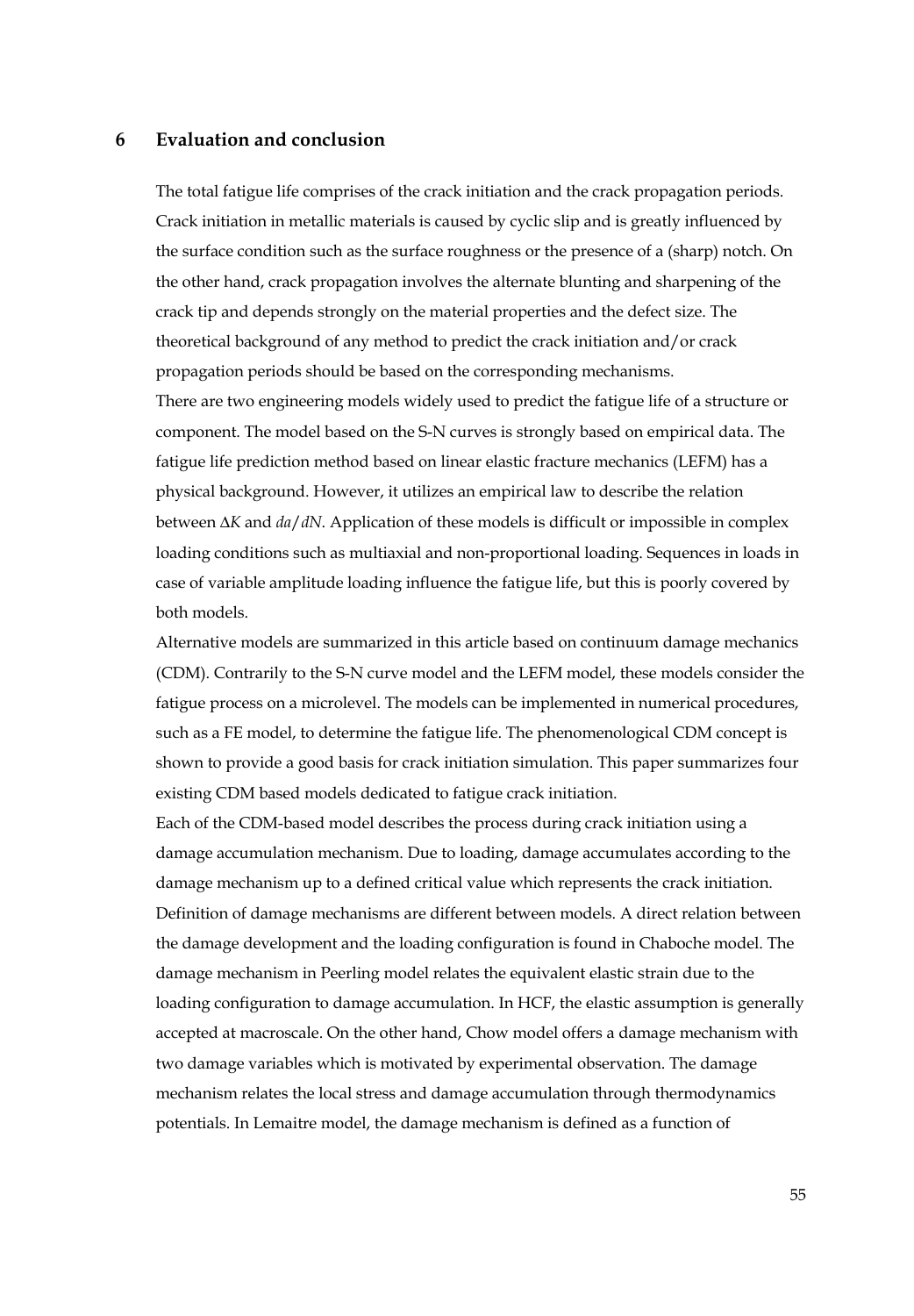accumulated plastic strain at microscale. It is a physically-motivated mechanism which describes the fatigue damage due to crystallographic slips (extrusion-intrusion). The Chaboche model describes the deterioration processes before macrocrack initiation through a damage accumulation process which is obtained from indirect damage measurement. It is a simple engineering tool which includes the non-linear damage behavior in high cycle fatigue (HCF). Even though, this model offers no significant advantage compared to the S-N curve approach, it provides a first and important step towards more advanced models.

The fatigue damage model by Peerlings describes fatigue damage accumulation based on the equivalent elastic strain. The physical process involving microplasticity during crack initiation is not captured in this model. In addition, the difference in damage effects due to loads in tension and compression is also not present. However, application of complex loading is included.

The fatigue model by Chow takes into account the changes in elastic modulus and 311 Poisson's ratio due to fatigue damage. Similar to the Peerlings model, the ability of the model to describe fatigue under multiaxial loading, including shear is advantageous. Moreover, it also considers the difference between tension and compression in fatigue damage accumulation by introducing a damage efficiency factor.

Finally, the Lemaitre model includes an important physical feature in HCF, i.e. microplasticity at the crack tip that promotes microinitiation and micropropagation, as well as the other capabilities found in the previous models. Based on its good physical background together with several extra benefits as described previously, among all the models, the Lemaitre model is expected to give the most accurate prediction of fatigue crack initiation period.

A cohesive zone model gives an alternative approach to model crack propagation and/or fracture of materials. Application of the model in a FE analysis is relatively easy, which makes this approach attractive. The fatigue crack growth is simulated by incorporating a constitutive law that describes the damage development during unloading and reloading at the crack tip. The damage mechanism can be regarded as a representation of plasticinduced deterioration at the crack tip during cyclic loading. With a good damage mechanism definition, the effect of overloads on the crack growth behaviour can be naturally captured, which is beneficial compared to models based on LEFM where curve fitted parameters are required to capture the effect of overloads.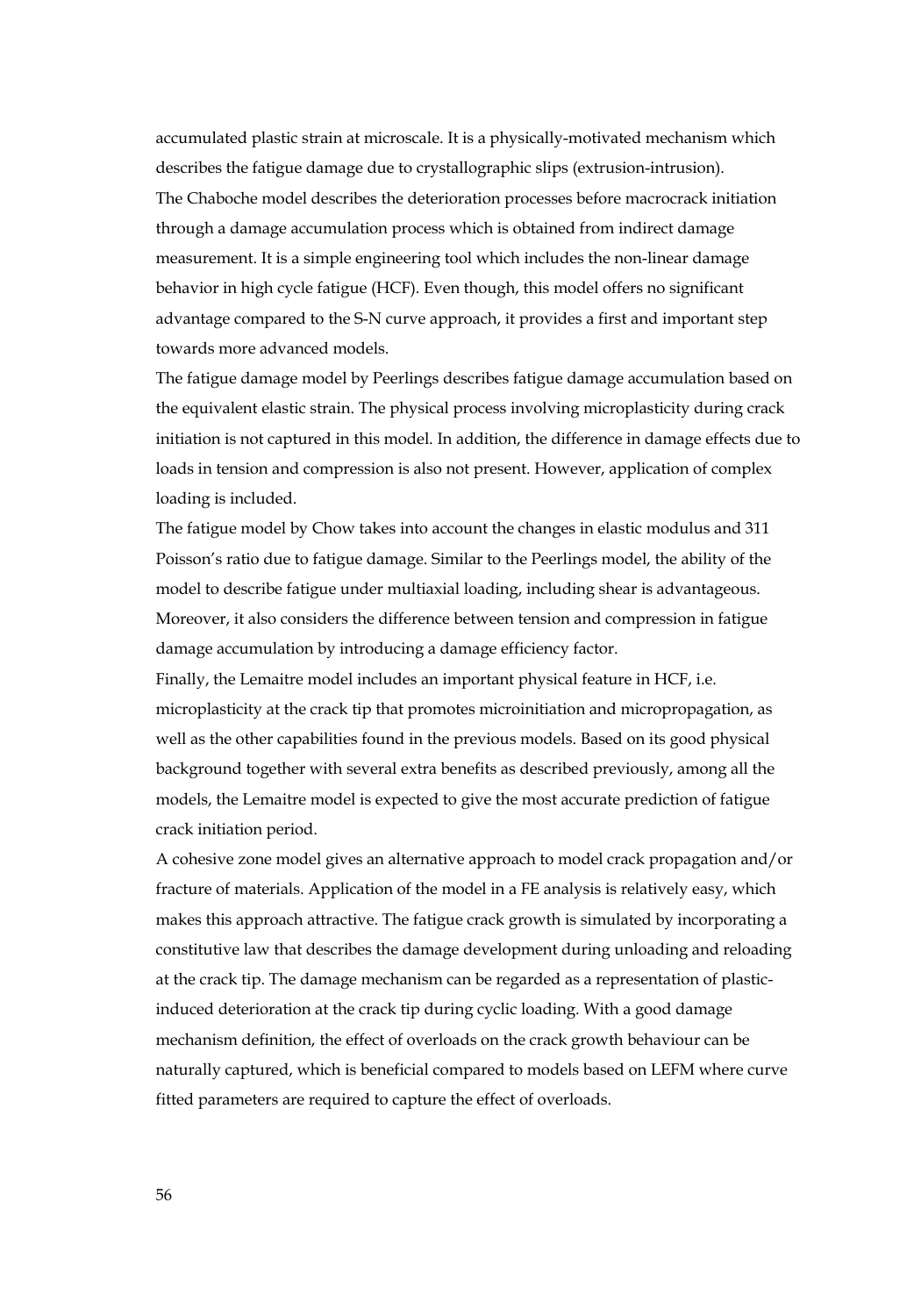## *Acknowledgements*

This research was carried out under project number MC1.1.09323 in the framework of the Research Program of the Materials innovation institute M2i (www.m2i.nl)

# **References**

- Barenblatt, G.I. 1962. The Mathematical Theory of Equilibrium Cracks in Brittle Fracture. *Advances in Applied Mechanics*, 7, 55–129.
- Basquin, O. H. 1910. The Exponential Law of Endurance Tests. Page 625 of: *American Society for testing of Materials*, vol. 10. West Conshochocken: ASTM.
- Budiansky, B., & O'connell, R. J. 1976. Elastic moduli of a cracked solid. *International Journal of Solids and Structures*, 12, 81–97.
- Cauvin, A., & Testa, R. B. 1999. Damage mechanics: basic variables in continuum theories. *International Journal of Solids and Structures*, 36, 636–650. 312
- Chaboche, J. L., & Lesne, P. M. 1988. A Non-linear Continuous Fatigue Damage Model. *Fatigue & Fracture of Engineering Materials & Structures*, 11(1), 1–17.
- Chaboche, J.L. 1974. Une loi différentielle d'endommagement de fatigue avec cumulation non linéaire. Rev. Franqaise de Mécanique, 50–51.
- Chandra, N., Li, H., Shet, C., & Ghonem, H. 2002. Some issues in the application of cohesive zone models for metalceramic interfaces. *International Journal of Solids and Structures*, 39, 2827–2855.
- Chen, C.R., & Kolednik, O. 2005. Comparison of Cohesive Zone Parameters and Crack Tip Stress States Between Two Different Specimen Types. *International Journal of Fracture*, 132, 135152.
- Chow, C. L., & Wang, J. 1987. An anisotropic theory of elasticity for continuum damage mechanics. *International Journal of Fracture*, 33, 3–16.
- Chow, C. L., & Wei, Y. 1991. A model of continuum damage mechanics for fatigue failure. *International Journal of Fracture*, 50(4), 301–316.
- Chow, C. L., & Wei, Y. 1999. Constitutive Modeling of Material Damage for Fatigue Failure Prediction. *International Journal of Damage Mechanics*, 8(4), 355–375.
- Daniel, I. M., & Charewicz, A. 1986. Fatigue damage mechanisms and residual properties of graphite/epoxy laminates. *Engineering Fracture Mechanics*, 25, 793–808.
- Dowling, N. E., & Begley, J. A. 1976. Fatigue crack growth during gross plasticity and the Jintegral. In: *ASTM STP 590 Mechanics of Crack Growth*.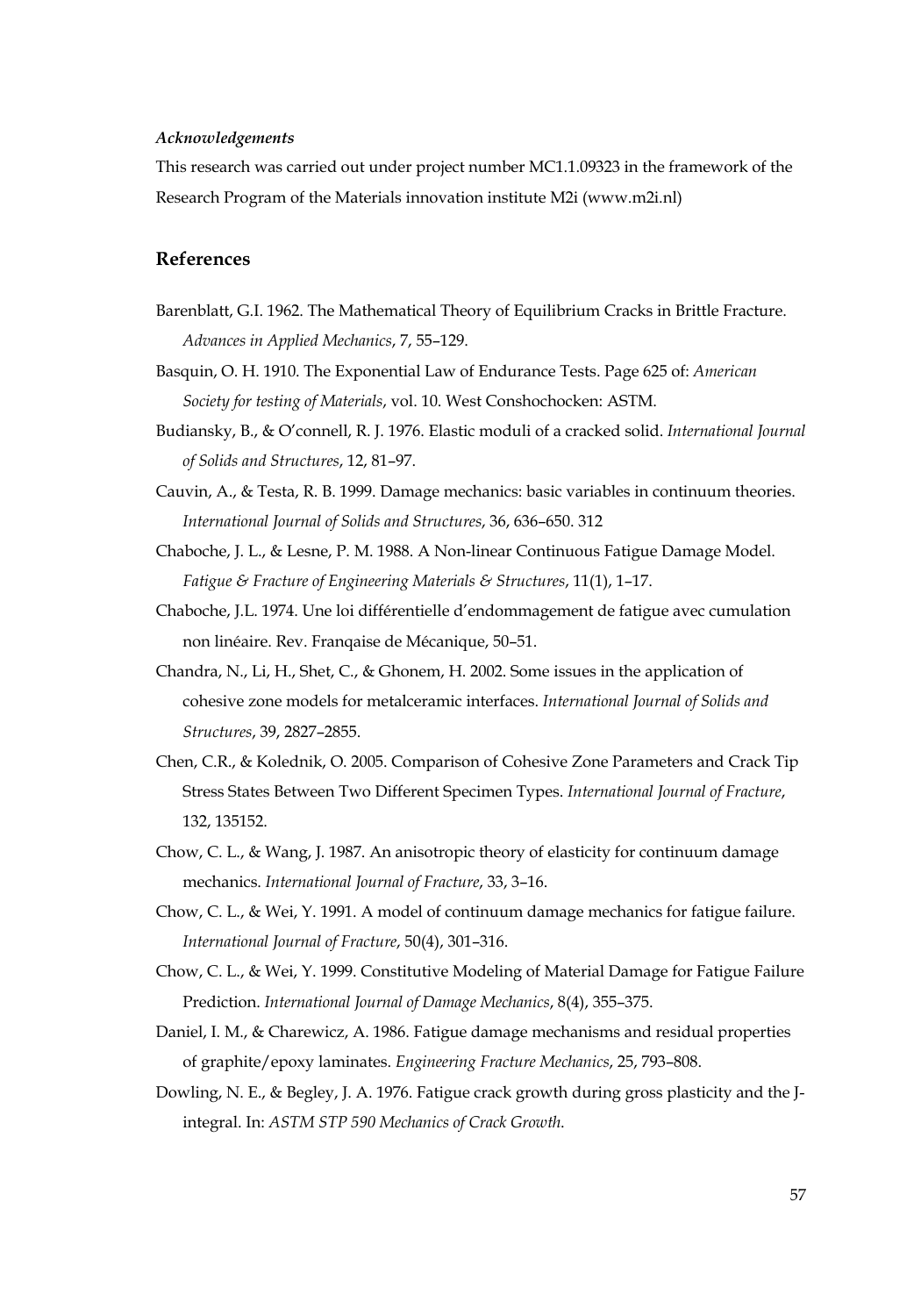- Dugdale, D. S. 1960. Yielding of steel sheets containing slits. *Journal of the Mechanics and Physics of Solids*, 8, 100–104.
- Elber, W. 1971. The Significance of Fatigue Crack Closure. In: *ASTM STP 486 Damage tolerance in aircraft structures*. American Society for Testing and Materials.
- Eshelby, J. D. 1957. The Determination of the Elastic Field of an Ellipsoidal Inclusion, and Related Problems. *Proceedings of the Royal Society of London. Series A. Mathematical and Physical Sciences,* 241(1226), 376–396.
- Forman, R. G. 1972. Study of fatigue crack initiation from flaws using fracture mechanics theory. *Engineering Fracture Mechanics*, 4(2), 333–345. 313
- Griffith, A. A. 1921. The phenomena of rupture and flow in solids. *Philosophical Transactions of the Royal Society of London*. Series A, 221, 163–198.
- Gurson, A. L. 1977. Continuum Theory of Ductile Rupture by Void Nucleation and Growth: Part I—Yield Criteria and Flow Rules for Porous Ductile Media. *Journal of Engineering Materials and Technology*, 99(1), 2–15.
- Hashin, Z. 1983. Analysis of composite materials A Survey. *Journal for Applied Mechanics, ASME Transactions*, 50, 481–505.
- Hill, R. 1963. Elastic properties of reinforced solids: Some theoretical principles. *Journal of the Mechanics and Physics of Solids*, 11, 357–372.
- Huang, X. P., Zhang, J.B., Cui, W.C., & Leng, J.X. 2005. Fatigue crack growth with overload under spectrum loading. *Theoretical and Applied Fracture Mechanics*, 44, 105–115. International, ASTM. 2002. *ASTM Standard E1823. 1996(2002). Standard Terminology Relating to Fatigue and Fracture Testing*. Tech. rept. ASTM International.
- Kachanov, L. M. 1958. Rupture time under creep conditions. *International Journal of Fracture*, 97, 11–18.
- Krajcinovic, D. 1984. Continuous damage mechanics. *Applied Mechanics Reviews*, 1, 1–6.
- Krajcinovic, D. 1996. *Damage Mechanics*. Elsevier, The Netherlands.
- Kroner, E. 1961. On the plastic deformation of polycrystals. *Acta Metallurgica et Materialia*, 9, 155–161.
- Lemaitre, J. 1971. Evaluation of dissipation and damage in metals submitted to dynamic loading. Pages 540–549 of: *Proceedings of International Conference on the Mechanical behavior of materials (ICM1).*
- Lemaitre, J. 1984. How to use damage mechanics. *Nuclear Engineering and Design*, 80(2), 233–245.
- Lemaitre, J. 1985. A Continuous Damage Mechanics Model for Ductile Fracture. *Journal of Engineering Materials and Technology*, 107(1), 83–89.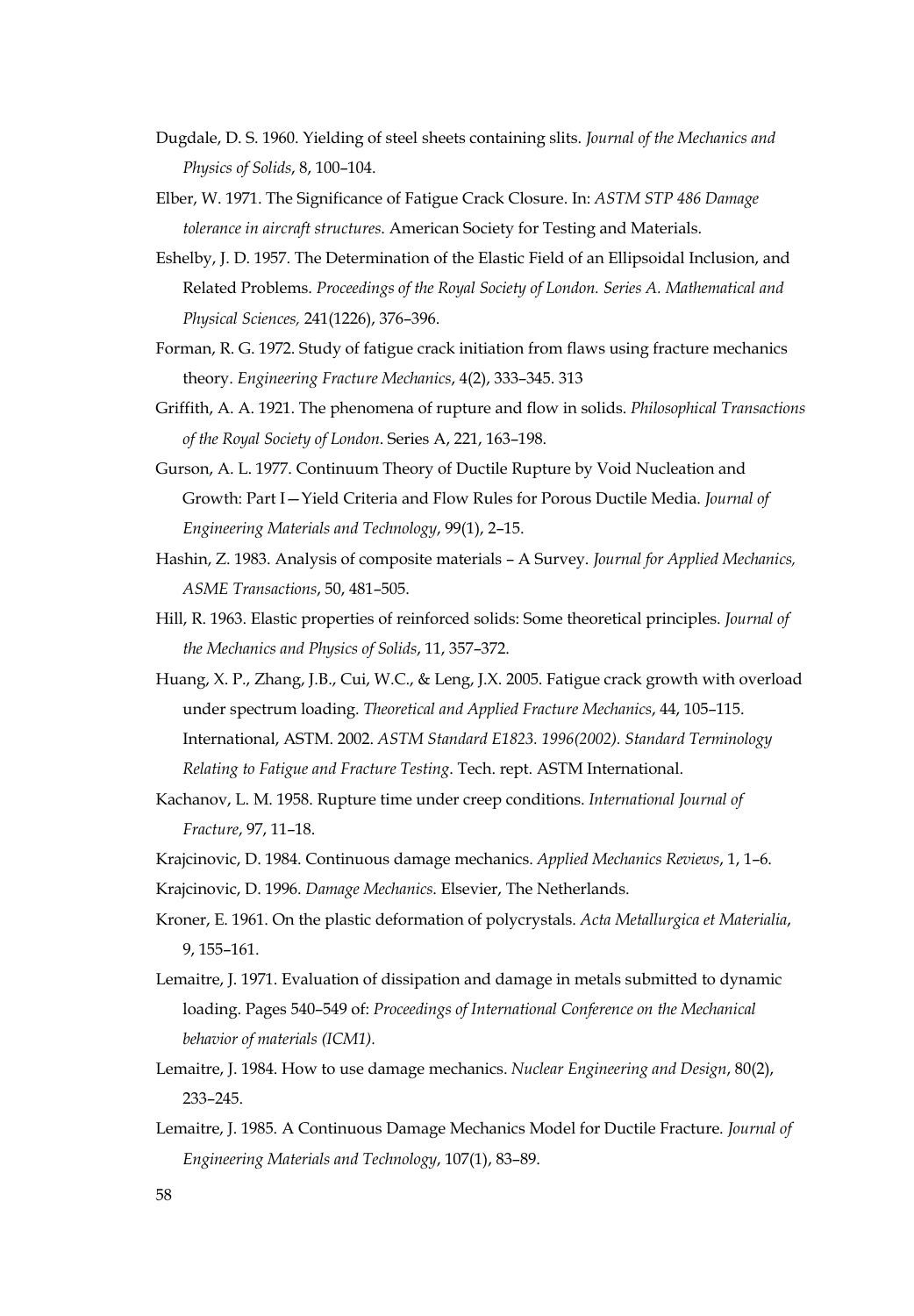- Lemaitre, J. 1996. *A course on damage mechanics*. 2nd rev. and enl. edn. Berlin ; New York: Springer. 96015592 (Jean), Jean Lemaitre ; with a foreword by H. Lippmann. ill. ; 24 cm. Includes bibliographical references (p. [222]) and index. 314
- Lemaitre, J, & Chaboche, J. 1978. Aspect ph´enom´enologie de la rupture par endommagement. *J. Mécanique Appl.,* 2, 317–365.
- Lemaitre, J., & Chaboche, J. L. 1990. *Mechanics of solid materials*. Cambridge University Press. Jean Lemaitre and Jean-Louis Chaboche.
- Lemaitre, J., & Chaboche, J.L. 1974. A nonlinear model of creep-fatigue damage cumulation and interaction. In: *IUTAM Symposium of Mechanics of visco-elastic media and bodies*.
- Lemaitre, J., & Desmorat, R. 2005. *Engineering damage mechanics : ductile, creep, fatigue and brittle failures.* Berlin ; New York: Springer. 2004111141 GBA452009 012954152 970929129 (Jean), J. Lemaitre, R. Desmorat. ill. ; 25 cm. Includes bibliographical references (p. [373]) and index.
- Lemaitre, J., & Doghri, I. 1994. Damage 90: a post processor for crack initiation. *Computer Methods in Applied Mechanics and Engineering*, 115(3-4), 197–232.
- Lemaitre, J., Sermage, J. P., & Desmorat, R. 1999. A two scale damage concept applied to fatigue. *International Journal of Fracture*, 97(1), 67–81.
- Lubarda, V., & Krajcinovic, D. 1993. Damage Tensors and the Crack Density Distribution. *International Journal of Solids and Structures*, 30, 28592877.
- Manson, S. S., & Halford, G. R. 1981. Practical implementation of the double linear damage rule and damage curve approach for treating cumulative fatigue damage. *International Journal of Fracture*, 17, 169–192.
- Marco, S. M., & Starkey, W. L. 1954. A concept of fatigue damage. *ASME*, 76, 627–632.
- McEvily, A. J. 1973. Phenomenological and microstructural aspects of fatigue. In: *Proceedings of the Third International Conference on the Strength of Metals and Alloys*.
- Murakami, S. 1983. Notion of Continuum Damage Mechanics and its Application to Anisotropic Creep Damage Theory. *Journal of Engineering Materials and Technology*, *Transactions of the ASME,* 105, 99–105.
- Murakami, S. 2012. *Continuum Damage Mechanics: A Continuum Mechanics Approach to the Analysis of Damage and Fracture.* Springer.
- Needleman, A. 1990. An analysis of decohesion along an imperfect interface. *International Journal of Fracture*, 42, 21–40. 315
- Newman, J. C. 1984. A crack opening stress equation for fatigue crack growth. *International Journal of Fracture*, 24, 131–135.